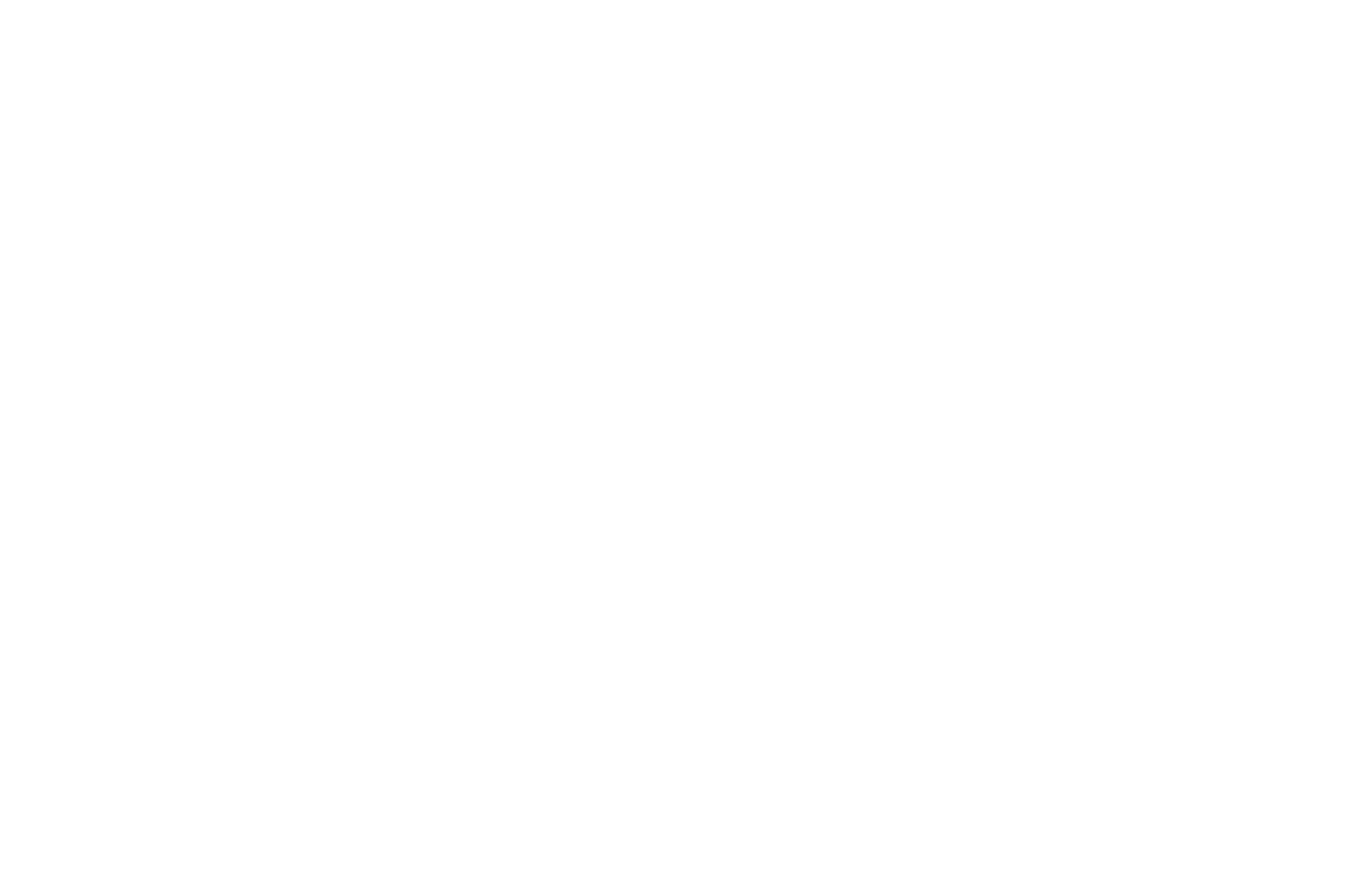# **Objective** Statement & Objective

WITH STUDENTS ARE NOT DEDICATED TO EDUCATIVE QUALITY STUDENTS WITH LHEEN AD YWEAL YN KAOMLEGE LOWEEL LHEL BEERAL YAD FULUKE AFED 20 F INDIVIDUAL EACH STUDENT ADMITTED TO THE SCHOOL RECEIVES INDUSTRY. THE JOB AND BUSINESS SERVICES, PROFESSIONAL SKILLS, TECHNICAL IN INSTRUCTION SUPERVISED CLOSELY IN PARTICIPATES ALSO STUDENT EACH INFORMATION. RELATED REKAICES MHIFE VIJAKENLICING IN LHE CFINIC' EVCH NIJLOF SLODA OFFEKED BA LHE OF EMPLOYMENT THE MAXIMIZE TO BASE BROAD A PROVIDE TO RESIGNED IS SCHOOL **ITS GRADUATES.** 

[www.arnoldsbeautyschool.com](http://www.arnoldsbeautyschool.com/) 7351 - 686 - 731

199118 puopes yn 199115 Milan, Tennessee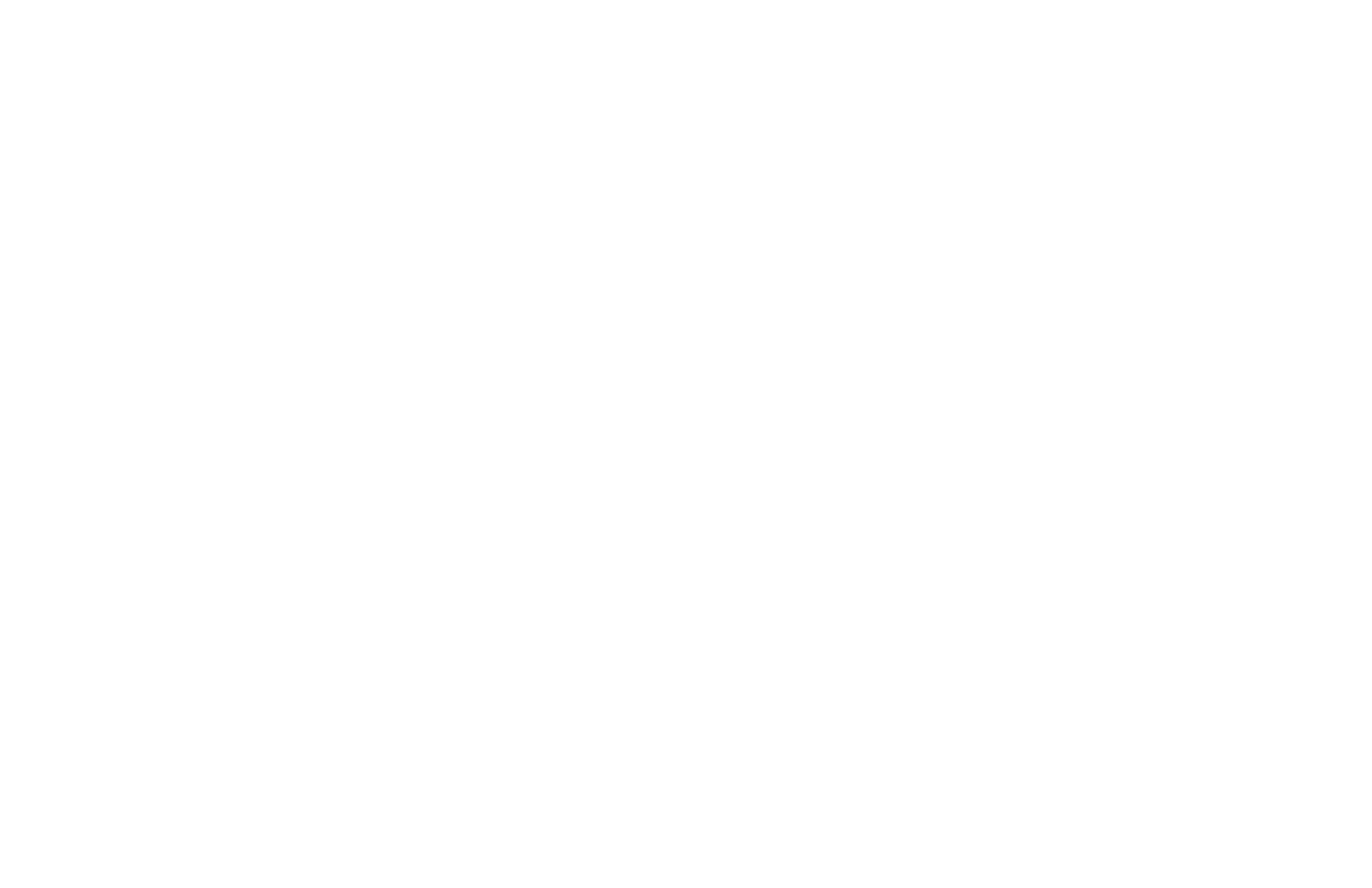

The current catalog was published in May 2022 to<br>be valid for the 2022 - 2023 school year.<br>Table of Contents:

| Campus Security Report and Risk Reduction9-20 |  |
|-----------------------------------------------|--|
|                                               |  |
|                                               |  |
|                                               |  |
|                                               |  |
|                                               |  |
|                                               |  |
|                                               |  |
|                                               |  |
|                                               |  |
|                                               |  |
|                                               |  |
|                                               |  |
|                                               |  |
|                                               |  |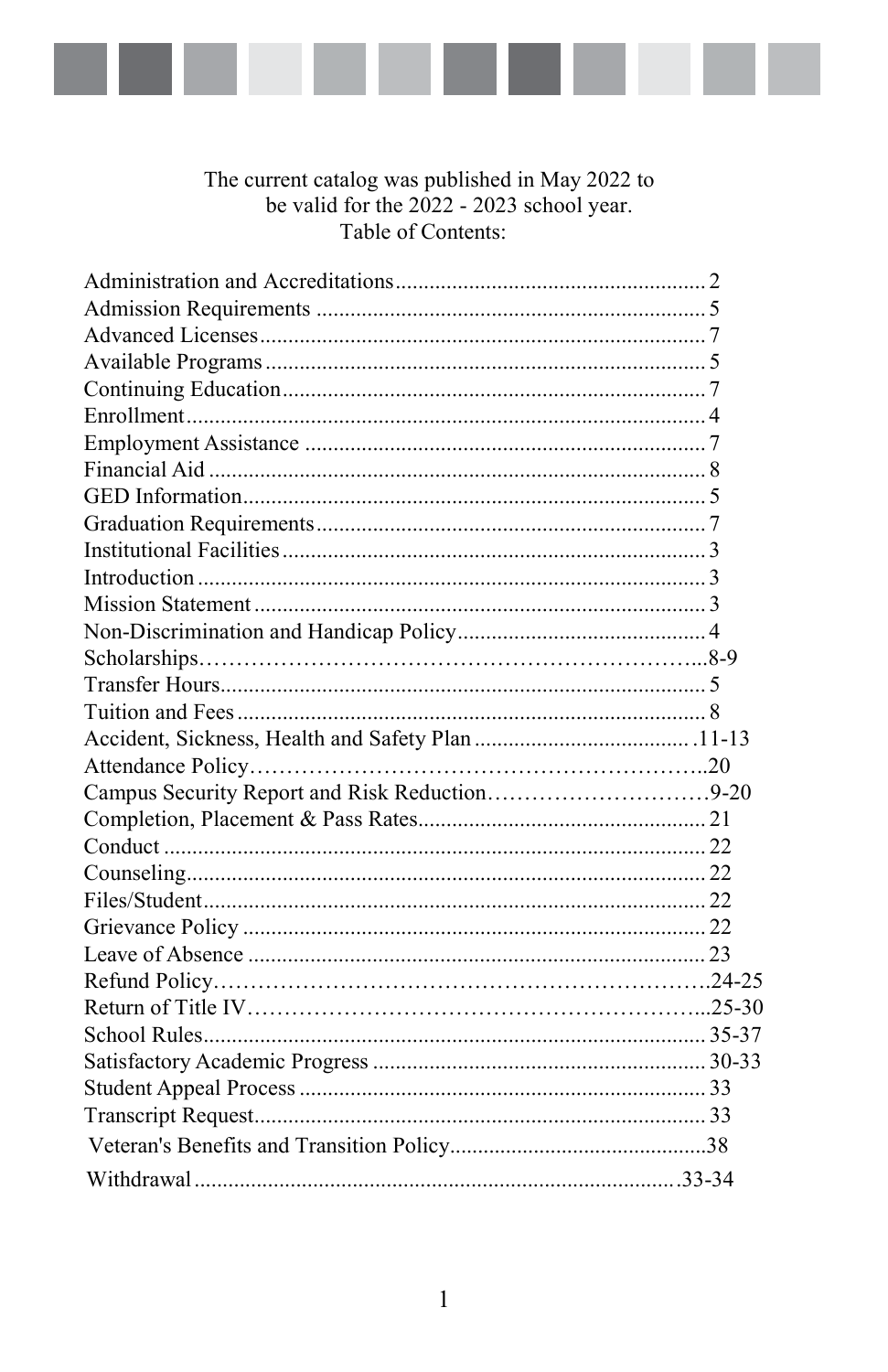

#### <span id="page-7-0"></span>**ADMINISTRATION**

DIRECTOR – Tammy Glenn ADMISSIONS/FINANCIAL AID - Debbie Arnold STAFF OF SENIOR INSTRUCTORS – Tammy Glenn Debbie Arnold Leslie Graves Donna Sanders-Lewis Angel Cates

 All instructors are Senior licensed with the Tennessee State Board of Cosmetology and are full-time except as noted. Each instructor received their Cosmetology diplomas through Arnold's Beauty School.

The administration and staff are readily available to assist students during school hours. Students are encouraged to keep an open line of communication during their enrollment period and continuing after their graduation or withdrawal.

Arnold's Beauty School is owned by Arnold's, Inc. Norma Arnold,President Andy Arnold, Chairman of the Board Debbie Arnold, Secretary

LICENSED BY: Tennessee State Board of Cosmetology First Floor, 500 James Robertson Parkway; Nashville, Tennessee 37243-1147 (615) 741-2414

ACCREDITED BY: Council on Occupational Education 7840 Roswell Rd. Building 300, Suite 325, Atlanta GA 30350 (770) 396-3898 / (800) 917-2081

AUTHORIZATION AS A POST-SECONDARY INSTITUTION IN TENNESSEE BY: Tennessee Higher Education Commission 404 James Robertson Parkway, Suite 1900 Nashville, TN 37243 (615) 741-3605

This authorization must be renewed each year and is based on an evaluation of minimum standards concerning quality of education, ethical business practices, health and safety, and fiscal responsibility. Arnold's Beauty School's THEC School Code is #1817.

The above license and accreditation certificates are displayed in the school. A copy may be obtained from the school office.

**USDOE SCHOOL CODE: 015937 CIP Cosmetology Code: 12.0401** For information about the future of the field of cosmetology, visit the US Department of Labor website [http://www.onetonline.org/,](http://www.onetonline.org/) and put cosmetology in the Occupation Quick Search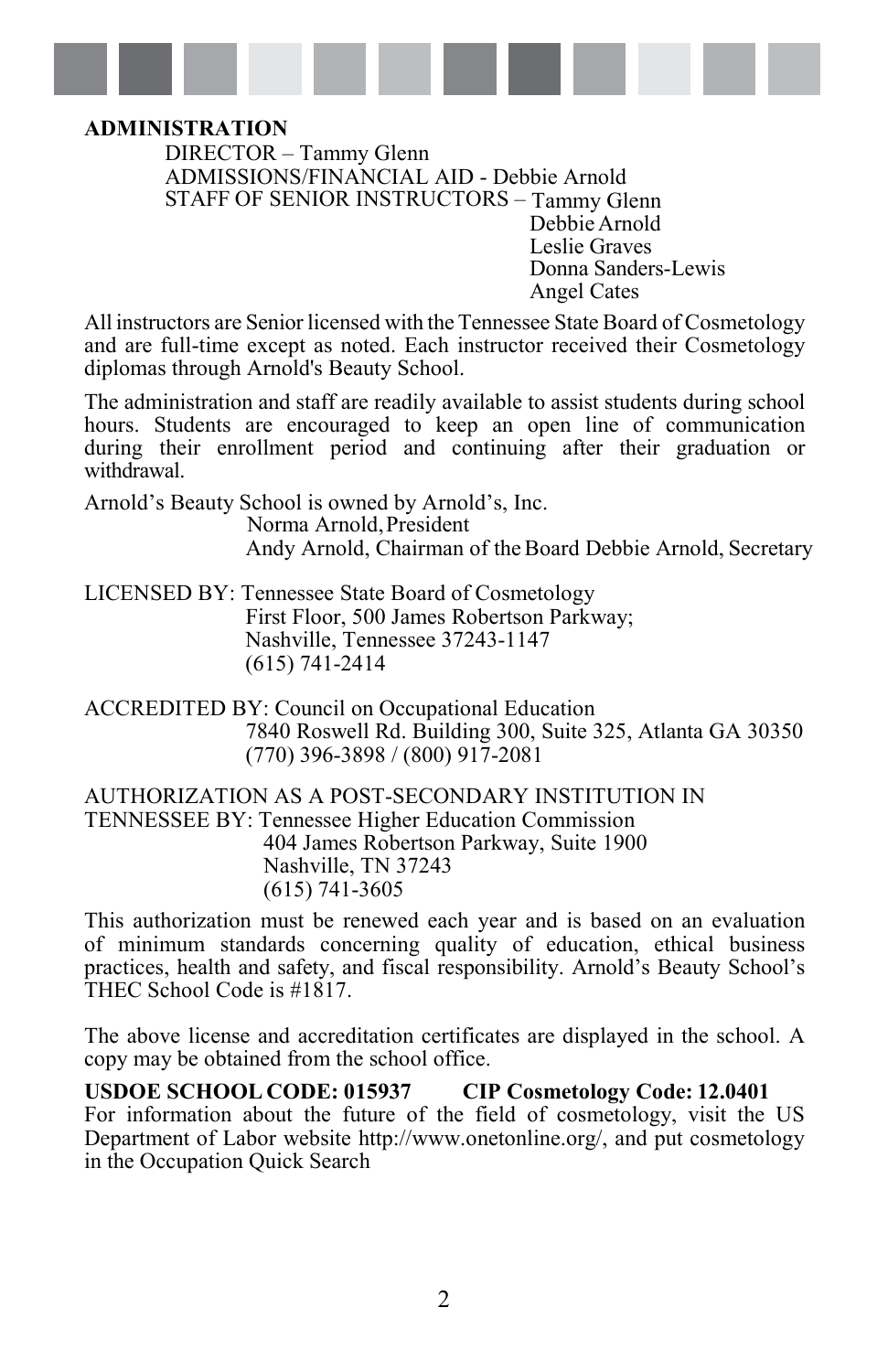

#### **INTRODUCTION**

Arnold's Beauty School has been a part of the Milan community for many years. The school has been in operation since 1941 and was originally called Flo's Beauty School. The late J.W. Arnold purchased the school from Mary Nynn Thompson in 1964 and changed the name to Arnold's Beauty School. In 1983, the school became accredited by the Southern Association of Colleges and Schools and has remained in good standing with the Commission of Occupational Educational Institutions. Arnold's continues to grow and improve to meet the needs of the community and beauty industry.

#### **INSTITUTIONAL FACILITIES**

Arnold's Beauty school islocated in the downtown area of Milan. The school has 3 theory classrooms, 3 clinic classrooms, clinic area, 2 facial clinics, 8 pedicure stations and manicure area all used for instruction. Two student break rooms equipped with a refrigerator and microwave ovens is located at the rear of the school. Student lockers are also in the break room area.

#### **MISSION STATEMENT AND OBJECTIVE**

Arnold's Beauty School is dedicated to educating quality students with the fundamental knowledge to meet the present and future needs of the industry. Each student admitted to the school receives individual instruction in technical skills, professional services, business and job-related information. Each student also participates in closely supervised services while apprenticing in the clinic. Each unit of study offered by the school is designed to provide a broad base to maximize the employability of its graduates.

Additional objectives are:

To develop technical abilities to the highest level of each student;

To develop professional qualities within each student;

To counsel each student in the variety of opportunities within the field;

To introduce and teach the techniques involved in the latest products, equipment and styling trends;

To fulfill the requirements of the Tennessee State Board of Cosmetology.

**Cosmetology:** The successful completion of the Cosmetology course will allow the licensed graduate to practice arranging, dressing, curling, waving, cleansing, cutting, singeing, bleaching, coloring or similar work upon the hair of any person by any means; caring and servicing of wigs and hair pieces; manicuring; massaging, cleansing, stimulating, manipulating, exercising, beautifying or similar work upon the hands, arms, face, neck or feet with hands or by the use of cosmetic preparations, antiseptics, tonics, lotions or creams; placing or applying false eyelashes; and, giving facials, applying makeup, giving skin care or removing superfluous hair by tweezing, depilatories or waxing.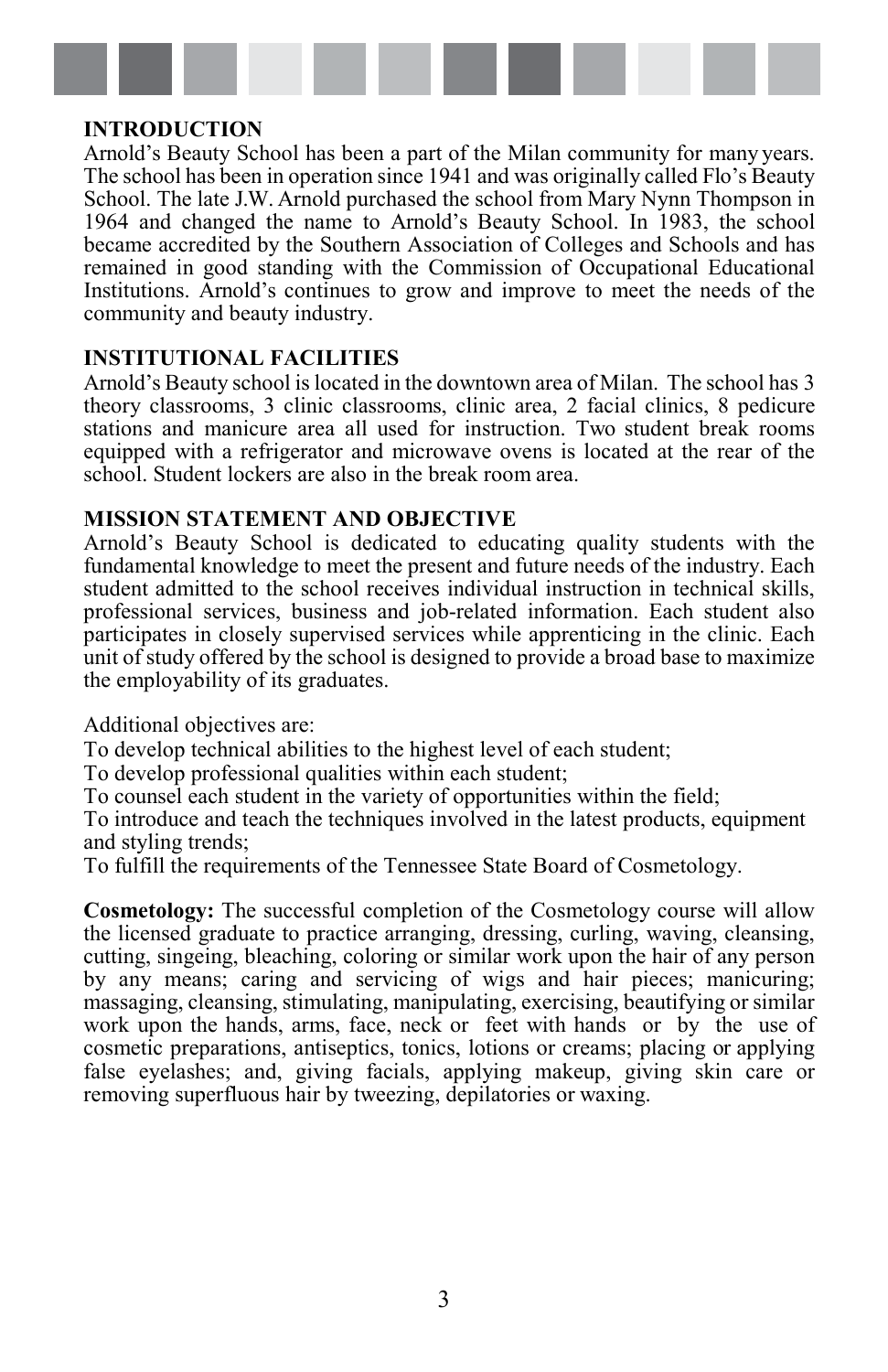

### **NON-DISCRIMINATION AND HANDICAP POLICY**

Arnold's Beauty School is in compliance with the Civil Rights Act of 1974, as amended, which prohibits discrimination on the basis of race, sex, religion, age and national origin. The school is in compliance with the Rehabilitation Act of 1973 in that no qualified person, by reason of handicap, will be excluded from enrolling in the course of instruction. The school will work with any handicapped applicant to ensure that needed or special services are available.

### **2022- 2023 SCHOOL YEAR CALENDAR**

### **ENROLLMENT**

#### **Maximum Classroom Ratio: 20 Students to 1 Instructor**

Students will be accepted for full-time enrollment on the following dates: Enrollment Dates: June 7, 2022 August 2, 2022 September 20, 2022 November 1, 2022 February 7, 2023 April 11, 2023 June 6, 2023 August 1, 2023 September 19, 2023 November 7, 2023 Students must enroll in advance of each starting date through the admissions office. The number of students enrolled each month is limited to

maintain a good student teacher ratio.

Class schedule: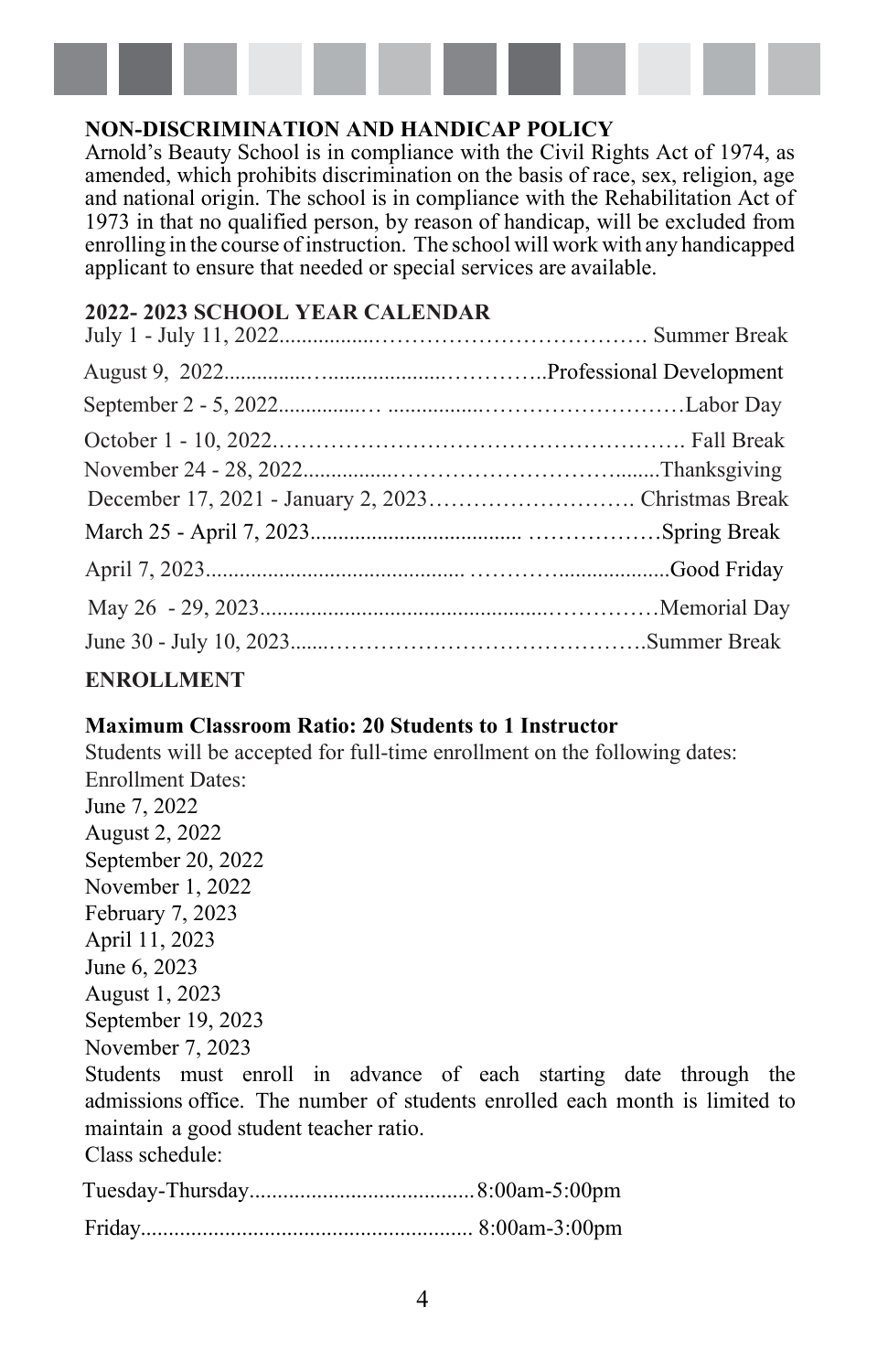

#### <span id="page-10-0"></span>**ADMISSION REQUIREMENTS**

Prospective students applying for Arnold's Beauty School must meet the following requirements:

- 1. Be at least 17 years of age,
- 2. Have certificate of high school graduation, GED or HISET; and met the high school exam requirements,
- 3. Agree to abide by the Tennessee State Boardof Cosmetology laws and regulations, and,
- 4. Complete and sign a contract.

#### **Students wishing to apply for admission should contact the school office to schedule an appointment.**

#### **GED/HISET INFORMATION**

For students who have not received a high school diploma, area high schools offer GED or HISET preparatory classes one and two nights weekly throughout the school year and are usually free to the public. Arnold's will be glad to help students find the most convenient location and assist in enrollment. There are several colleges and universities within a reasonable distance from Arnold's that offer the GED/HISET test at different times during the school year.

#### **TRANSFER HOURS**

Any student with cosmetology clock hours accumulated elsewhere and showing approval by the Tennessee State Board of Cosmetology will be accepted and charged accordingly; up to a total of 750 clock hours. Transfer students may be required to repeat classes or attend additional hours according to the individual student's ability, which may result in additional charges.

All transfer students are required to provide a certified transcript of theory and practical grades/hours from the previous school attended. All transfer students are required to enroll on regular class start dates with admission into the freshman class and may accelerate at the discretion of the administration. A placementtest may be required.

#### **AVAILABLE PROGRAMS**

#### **Cosmetology**

Upon satisfactory completion of the cosmetology course, application will be made with the Tennessee State Board of Cosmetology for exam. Exam fees are \$70 for the theory portion and \$70 for the practical portion. Applicants must passthe theory portion before they can pay the fee and schedule the practical portion. These fees are to be paid by the student. Exam dates are usually scheduled within 4-6 weeks of application. Successfully completing the exam and payment of the required license fee (notification of exact license fee will be provided to the graduate by theState Board) will result in the graduate being licensed to practice in the state of Tennessee. The State Board will provide renewal dates of the license to the individual. Each state has their own regulatory board governing cosmetologists and it is the responsibility of the individual to contact that board prior to practicing in another state.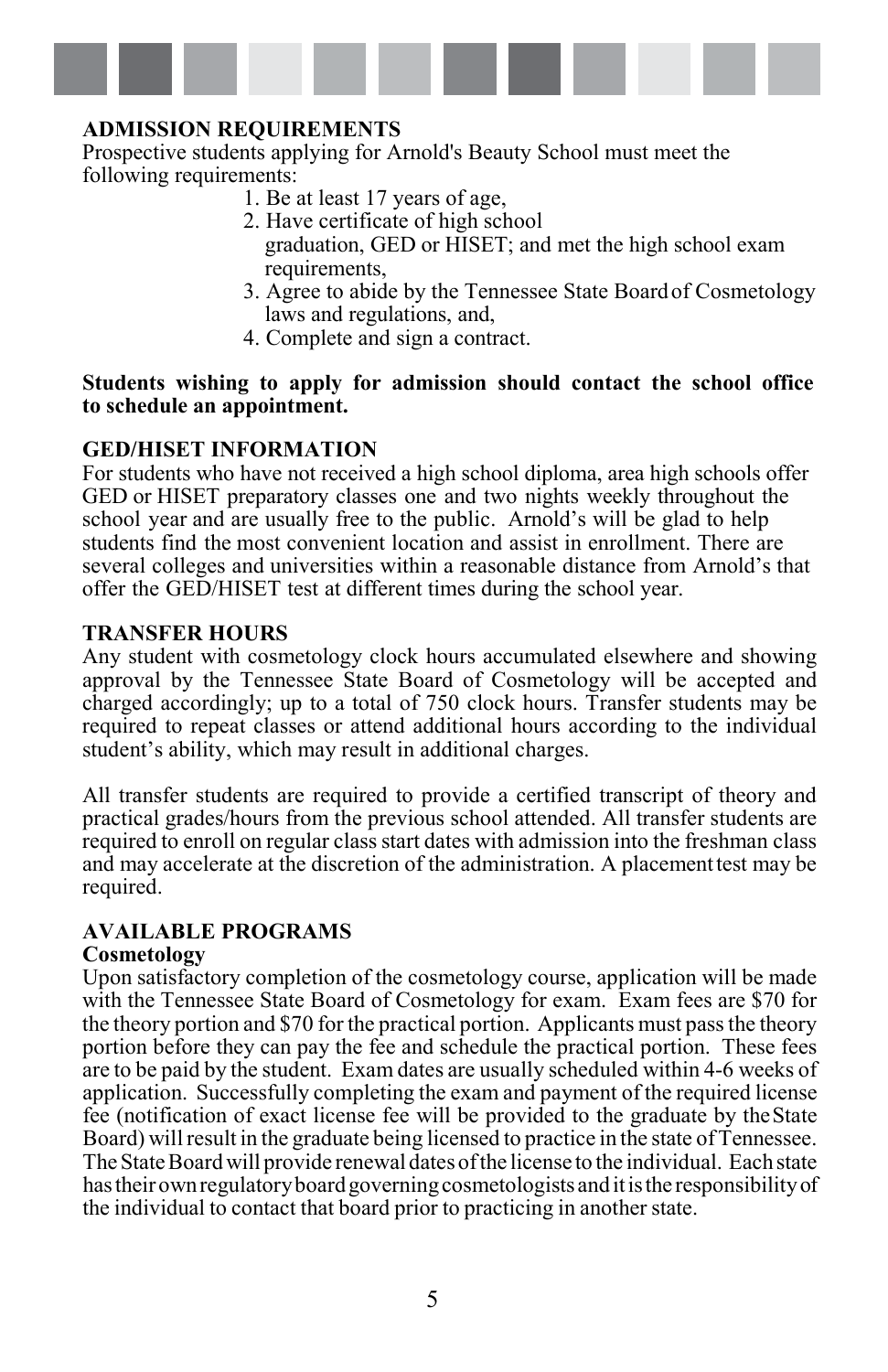

#### **CURRICULUM**

Cosmetology hours shall be apportioned as follows:

 General........................................ 300 hours Sterilization, Sanitation and Bacteriology, Anatomy and Physiology, Shop Ethics, Personality and Salesmanship, State Law

Chemical..................................... 600 hours Permanent Waves, Hair Relaxing, Hair Coloring, Bleaching and Toning Sculptured Nails, Hair Structure, and Chemistry

Physical........................................600 hours Shampooing and Rinses, Hair and Scalp Care, Hair Shaping, Hairdressing and Styling, Facials,Eyebrow Arching, Lash and Brow-Tinting, Manicures and Pedicures

### **EQUIPMENT USED FOR COSMETOLOGY PROGRAM**

4 Large Flat Screen Televisions with Internet Capability 3 Tablets for Student Use 32 Manikin Stands 12 Manikin Tripods 3 Project Easels 20 Practical Styling Stations with Hydraulic Chairs 5 Shampoo Stations with Reclining Chairs 8 Chair Hair Dryers 6 Manicure Stations with Chairs 2 Waxing stations with Reclining Hydraulic Chairs 2 Facial Rooms, each with Facial Bed and Towel Steamer 1 Make-up Station with Hydraulic Chair

#### **MINIMUM GRADE REQUIREMENTS**

Arnold's Beauty School requires students to maintain a minimum grade average of 70% in theory and "S" in practical application. Studentsfailing to maintain grades and other required standards are promptly, individually and privately counseled. Personal assistance is available, and every effort is made to help the student correct hisorherdeficiency. Anyunwillingnesstotryorfailuretocooperatewiththegrading policy may result in the student's dismissal from the school.

> S-Satisfactory N-Needs Improvement U-Unsatisfactory

After consultation, if a student does not bring grades up to passing, he or she will receive notification fromthe school. The student will have two additional weeksto bring grades up to 70%. If there is no improvement, the student may be terminated from class.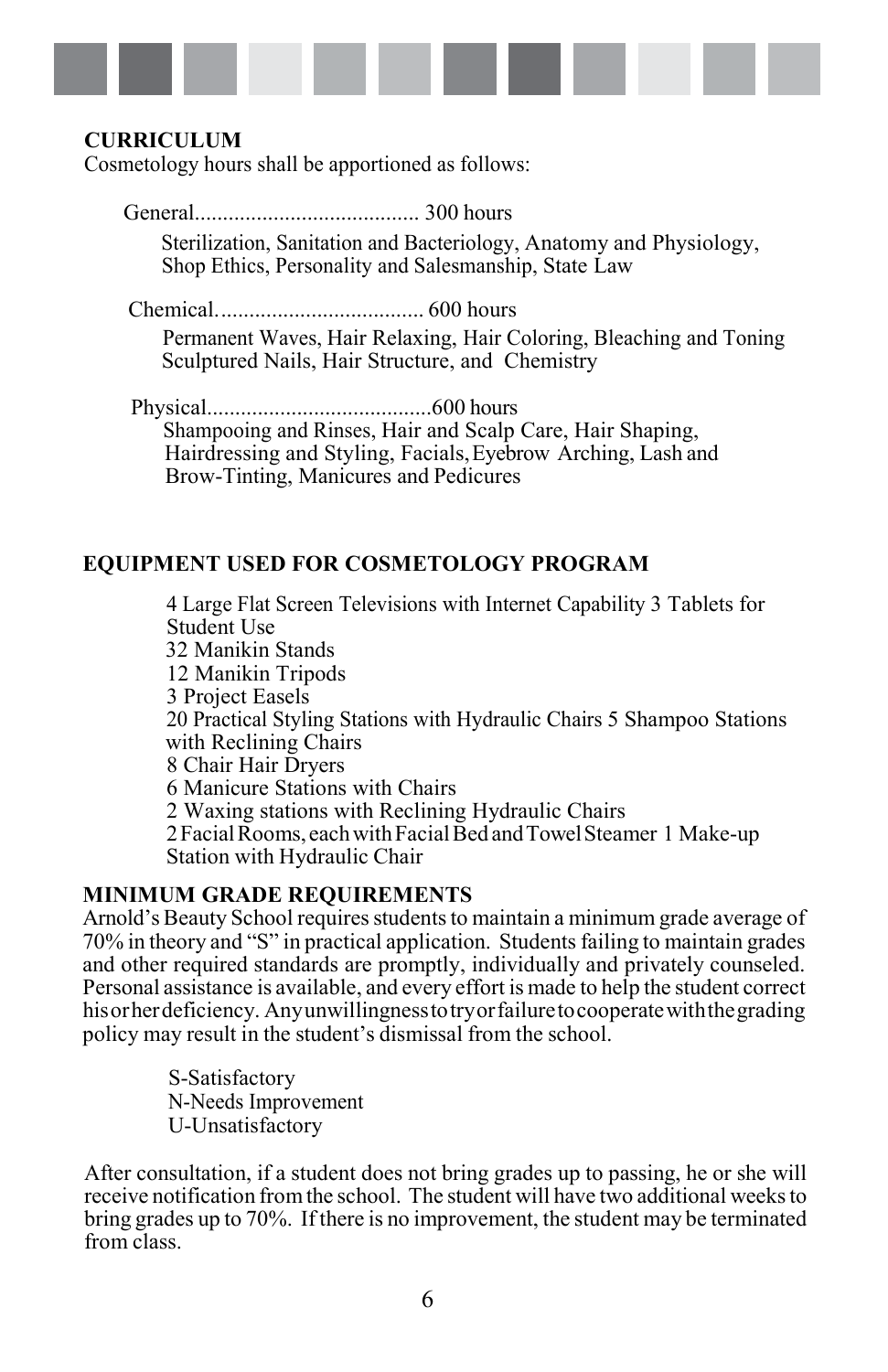

#### **GRADUATING REQUIREMENTS & SCHOOL DIPLOMA**

The student must complete the requirements listed under their course-required curriculum to achieve graduation and a certificate of diploma.

After passing the final school examination and completion of the required hours of the course as prescribed by the Tennessee State Board of Cosmetology, the student willreceive certification ofthe hours enabling themto take the state board exam. The student must have an average grade of 70% in theory and "S" in practical to receive a diploma from the school. The diploma attests to the satisfactory completion of the course.

Graduates have 3 months from the date of graduation to take the State Board Exam, theory and practical.

After that date, fees will follow:

- Written Material: \$10
- Written Material, State Board Bag, 2 Manikins: \$150
- 1-time Mock State Board at School Schedule: \$150

Upon the passing of the Tennessee State Board of Cosmetology exam, the graduate will be required to purchase a state license. Licensure information will be provided at the examination site.

#### **EMPLOYMENT ASSISTANCE**

The courses offered by Arnold's include classes in business and job-seeking in the Cosmetology industry.

The school cannot guarantee job placement. Students may be provided with information including names and phone numbers of salons interviewing for employees. It is the responsibility of the student to apply for the jobs and participate in the interviews.

#### <span id="page-12-0"></span>**ADVANCED LICENSES**

The Instructor Trainee Program is the only advanced license obtainable in Tennessee. By successfully completing the Instructor Trainee Program and passing the related State Board exam, you will be licensed as a senior instructor in the state of Tennessee. Your license will be renewable every two years and you must have proof of 16 hours of a state approved continuing education seminar within that time frame. The State Boardwillnotifyinstructorsoftheapprovedseminars,butit will be the responsibility of the instructor to make arrangements to attend and pay for the seminar. As a rule, the seminar facilitator will advise the State Board of your attendance

#### <span id="page-12-1"></span>**CONTINUING EDUCATION**

Continuing Education is available in great abundance to cosmetologists, manicurists and estheticians. While it is not a state requirement (except for instructors), Arnold's greatly recommends all its graduates to update their education throughout their career. Opportunities for classes and seminars are usually advertised through vendors and nationalandstatecosmetology associations. Arnold'swillalsobeglad toinformyou of current and upcoming events--just give us a call or check our social media pages!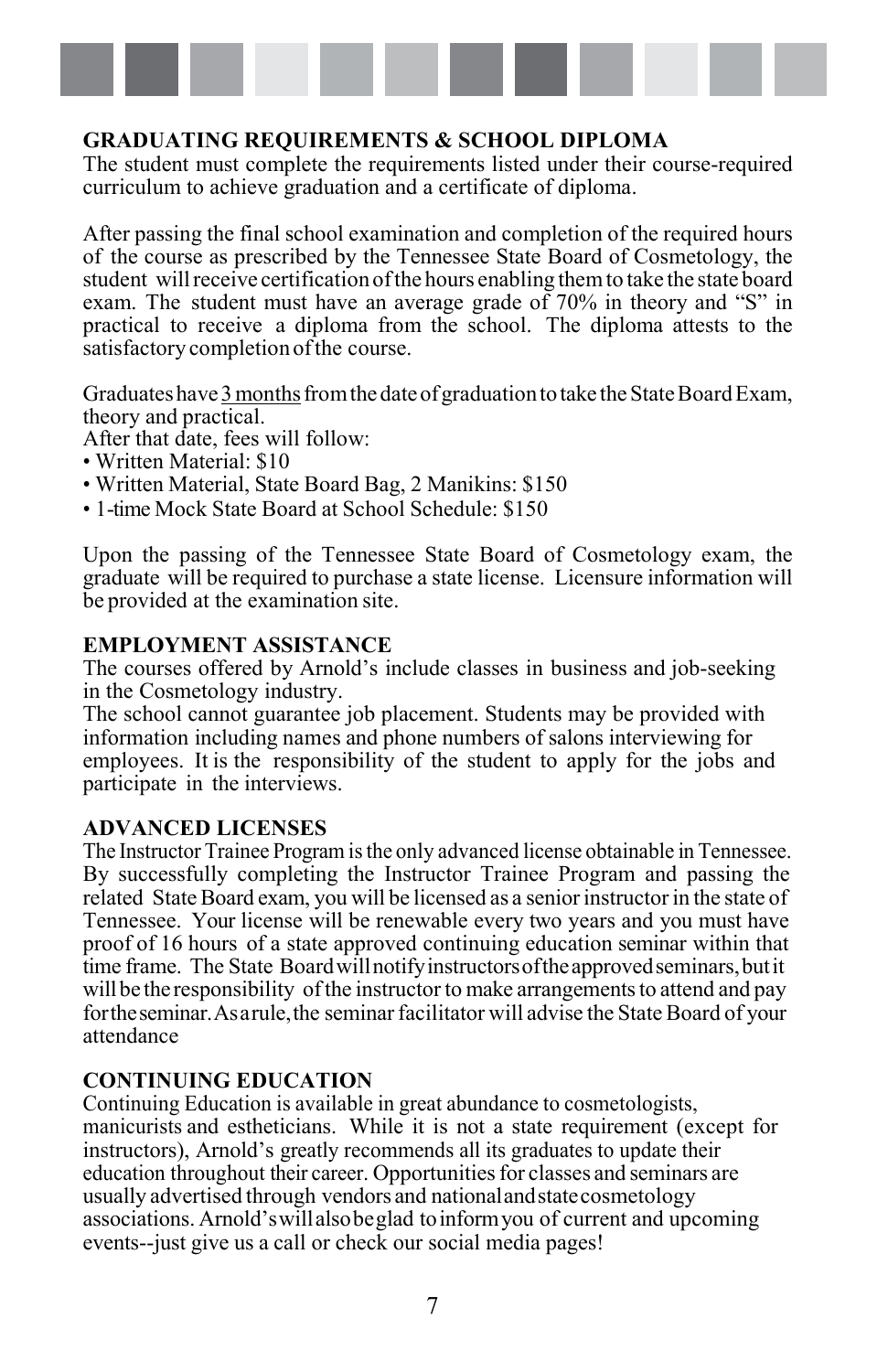

**TUITION AND FEES** Cosmetology Course

| Registration fee                    | \$100    |
|-------------------------------------|----------|
| Books & Starter Kit                 | \$400    |
| Kits                                | \$825    |
| Tuition/10.90 per hr.               | \$16,650 |
| Total Cost                          | \$17,975 |
| (1500 Clock Hours @ \$11.10 per hr) |          |

The registration fees, cost for books and starter kit, which are required for the course, are due and payable upon enrollment. Tuition payments may be set up weekly, monthly or quarterly. The above charges are valid for students who enroll and begin classes within the 2020-2021 school year.

#### <span id="page-13-0"></span>**FINANCIAL AID Financial Aid is available to those who qualify. Financial assistance is not guaranteed.**

It is the student's responsibility to request any financial assistance and to provide the required documents to the Financial Aid Office in a timely manner. Completing the Free Application for Federal Student Aid and submitting required documents will be the first step in applying for student financial aid offered by the U.S. Department of Education. Financial aid must be applied for each school year that the student is in attendance. Changes in attendance, income, household size, number of dependents, marital status and/or any unusual circumstances may affect your financial aid award: always notify the financial aid office of any of these changes.

The school participates in the Federal Pell Grant and SEOG programs, as well as Federal Direct and PLUS loan programs. Some applications for Federal Student Aid will be selected by the Department of Education for verification. Documentation will be needed to support the student's responses on the application. The school office has applications and additional information available. For financial aid purposes, the academic year is defined as 900 clock hours and disbursements are scheduled at the successful completion of 450, 900 and 1200 clock hours. All financial aid will be applied first against institutional charges. The median student loan debt for all graduates is \$2970. Arnold's courses are also approved for Veteran's benefits. If you think you might be eligible, you should contact your VA counselor. He or she will be able to advise you of what steps must be taken. The financial aid office will be available to assist students.

#### **SCHOLARSHIPS**

A \$3500 tuition scholarship is awarded each spring to a graduating senior from each areahighschool. Applicationsmaybeobtainedfromtheguidancecounselor at the student's high school or the admissions office at Arnold's Beauty School. Awards are based on academics, talent, citizenship, leadership and need. Any studentreceiving a Scholarship fromArnold's must enroll for classes within the following year.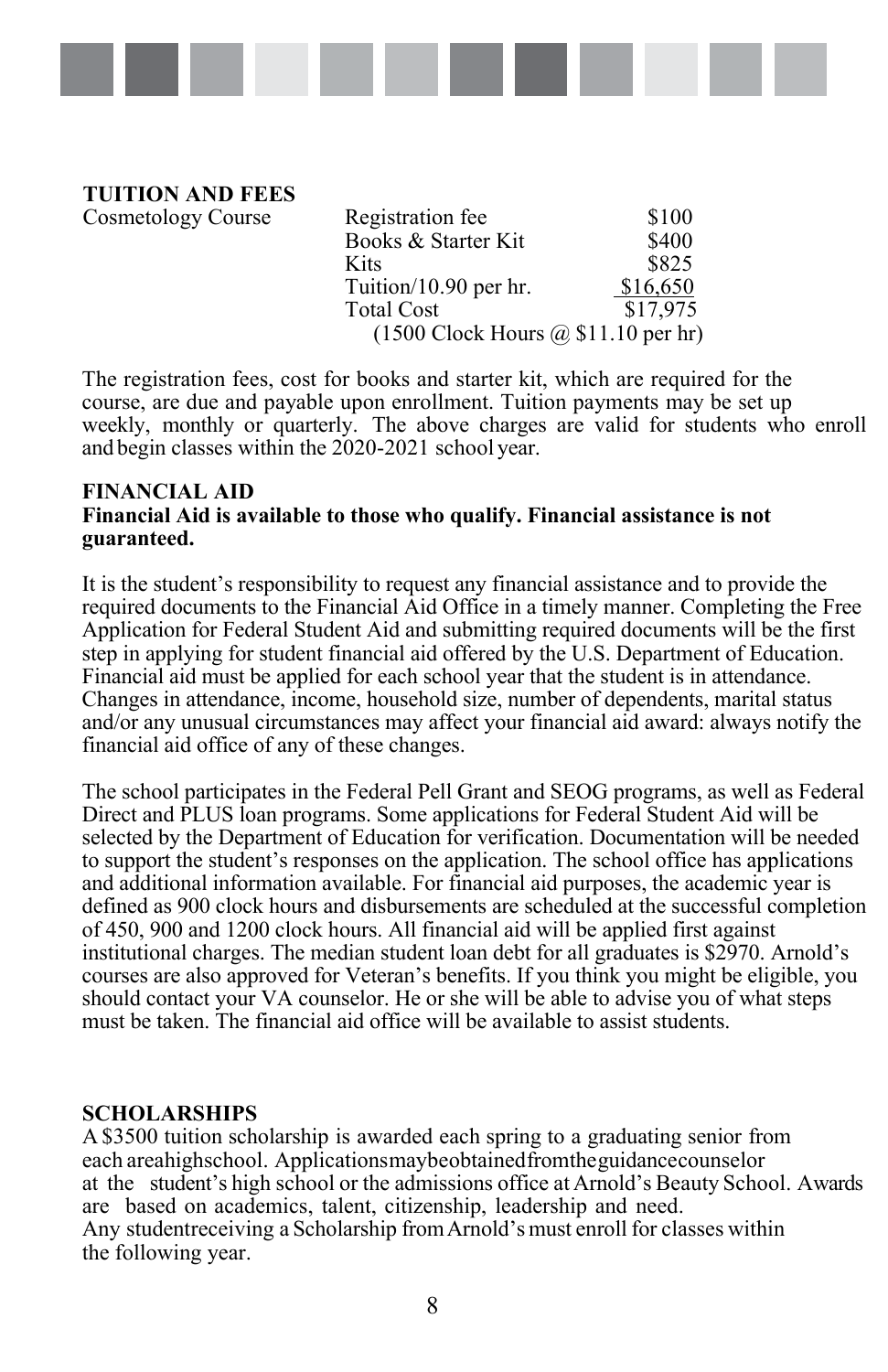

The scholarship is awarded as a tuition credit on a quarterly basis, corresponding with clock hours completed by the student. Please contact the school office for additional information.

A \$4000 tuition scholarship for good attendance is open for all enrolled students in good standing with the school. The scholarship will be awarded as a tuition credit on a quarterly basis. To be eligible for the tuition scholarship, students must: achieve 90% attendance of scheduled hours each clock hour period; maintain a B average in theory and S in practical work; and, must not have had any disciplinary action taken against them during the current award period. If a student does not meet the eligibility requirements for one award period, they may still be eligible to receive an award for the following clock hour periods.

AllArnold'sbasedscholarshipsaretobecreditedtothestudent'saccountfortuition and only if there is a balance owed to the school.

## **ADDITIONAL SCHOOL POLICIES, PROCEDURES AND CONSUMER INFORMATION**

#### <span id="page-14-0"></span>**CAMPUS SECURITYAND RISK REDUCTION**

Althoughwe are fortunate to be in a low crime area,Arnold'shastaken allthe necessary precautions to insure staff, student and customer safety. Students are assigned a locker that they may purchase a lock for. Multiple security cameras monitor the interior and exterior of the campus. Our monitoring system is limited to the School's property at 1179 S. Second St. Students will review over the Campus Security Report, practice emergency procedures, and how to report a crime duringorientation.

Arnold's Beauty School provides access to ongoing prevention and awareness programs and campaigns. Self-defense classes are conducted periodically and are available at request through the Milan Police Department at 686-3309. The local police and fire departments provide training to instructors for fire, active shooter and emergency drills. If a counselor is needed, Arnold's Beauty School can provide referrals for off-campus counseling services.

Although the campus does not employ security officers, local police patrol the area regularly, especially at closing times. The local police are very responsive to the needs of our school and investigate any reported crimes that occur on campus. The downtown parking surrounding the school is heavily trafficked and is well lit. Students should lock their car doors and keep valuables out of sight in their vehicles. An instructor will accompany students to their vehicles uponrequest.

Drugs, alcohol, firearms and other weapons are not allowed on campus. The Drug Prevention Policy must be read and signed during orientation with counseling procedures and resources listed. Pamphlets about drug and alcohol abuse, health issues, and domestic assault are available at the school.

#### **CRIME REPORTING AND RESPONSE**

Any crime witnessed by a student that takes place on the school campus orsurrounding areasshould be reported immediately to a schoolstaff member (Senior Instructor and/ or Director) and to the local police. By dialing 911 on any of the school phones, appropriate emergency personnel will be dispatched promptly. If any incidence is reported, Arnold's Beauty School will investigate the situation and act to address it. All witnessed crime reports are voluntary and confidential and reported on theAnnual Crime Report.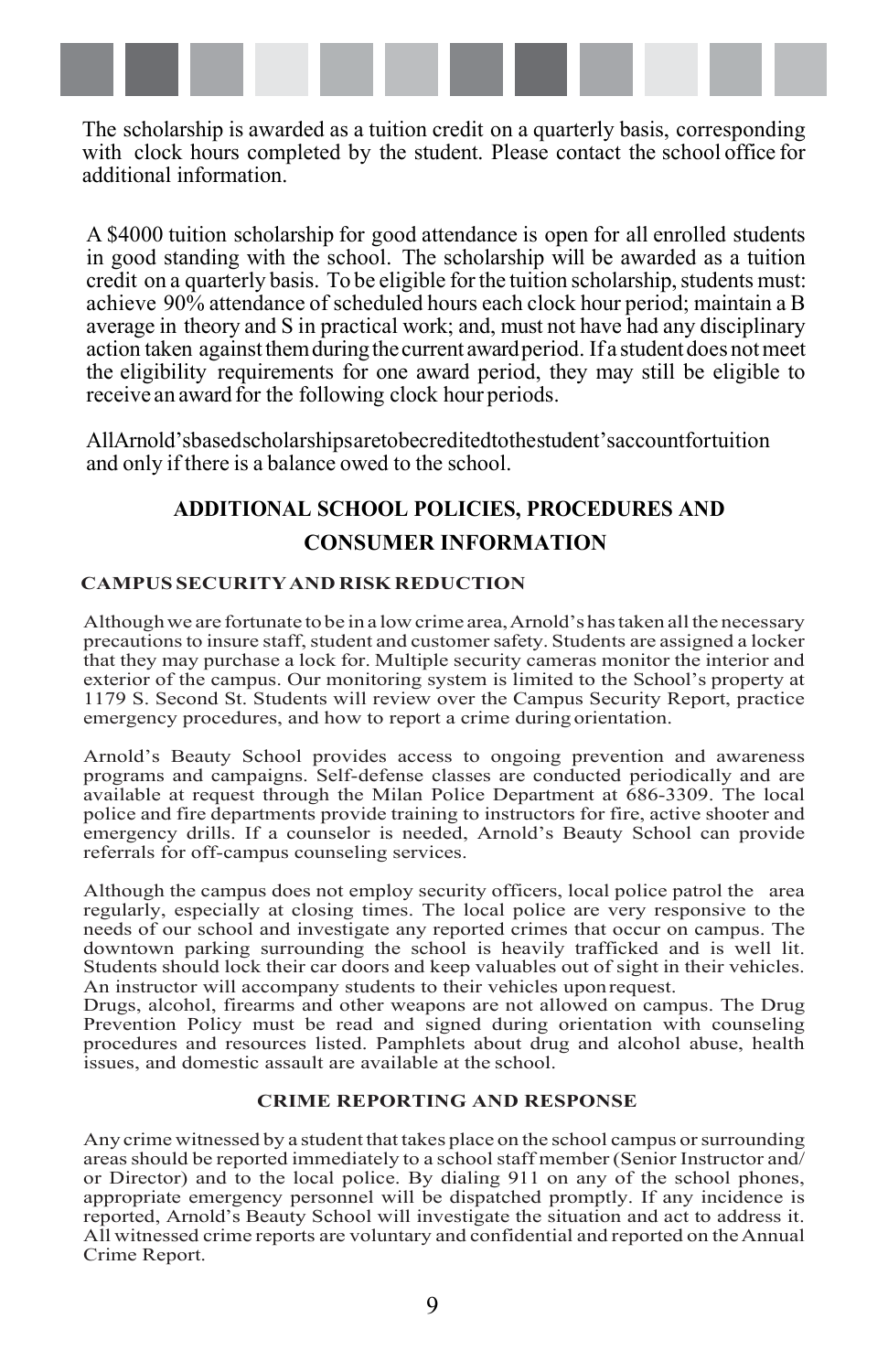

There were no incidences of crime (except for minor instances of theft in 2015) for the previous 4 school years. Following is an individualized offense list. If crimes are reported, staff should be notified, and the police will be contacted if the victim chooses to. The crime will be voluntarily and confidentially reported and documented and determined if the incidence occurred on or off campus. If necessary, the institution will enforce any protective measures including "no-contact" orders, restraining orders, or other similar lawful orders issued by a criminal, civil or tribal court.

#### **ANNUAL CAMPUS SECURITY REPORT**

Campus Security Reports are conducted annually, and all information from local law enforcement, students, clients, or staff is confidential. Statistics are available to all staff and students in our Student Catalog. Students will review over the catalog during Orientation, including the Campus Security Report, Health and Safety Plans, and Emergency Procedures.

All information about victims and other necessary parties will be confidentially and voluntarily documented and secured in the school office files that only approved personnel have access to. The school will maintain the reporting parties' confidentiality so that the school will be able to provide accommodation or protective measures. If the reporting party needs assistance, or a request of changes to their academic situation, the school can provide accommodations at the victim's request. A written notification may be provided to the victim about their options.

| <b>Criminal Offenses on Campus</b>                                                                              | 2017     | 2018        | 2019     | 2020        |
|-----------------------------------------------------------------------------------------------------------------|----------|-------------|----------|-------------|
| Criminal Homicide including<br>Murder/Negligent and Non-negligent manslaughter                                  | $\Omega$ | 0           | 0        | $\Omega$    |
| Sexual Offenses including<br>Rape/Fondling/Incest/Statutory Rape                                                | $\Omega$ | $\Omega$    | 0        | 0           |
| Robbery / Burglary                                                                                              | $\Omega$ | $\Omega$    | $\Omega$ | 0           |
| Aggravated assault                                                                                              | $\Omega$ | $\Omega$    | $\Omega$ | 0           |
| Motor vehicle theft                                                                                             | $\Omega$ | 0           | $\Omega$ | 0           |
| Arson                                                                                                           | $\Omega$ | 0           | $\Omega$ | 0           |
| Liquor Law Violations                                                                                           | 0        | 0           | $\Omega$ | 0           |
| Drug Law Violations                                                                                             | $\Omega$ | 0           | $\Omega$ | $\mathbf 0$ |
| <b>Illegal Weapons Possessions</b>                                                                              | 0        | 0           | $\Omega$ | 0           |
| Dating Violence including<br>domestic violence and stalking                                                     | $\Omega$ | 0           | $\Omega$ | 0           |
| <b>Hate Crimes including</b><br>all primary crimes listed above,<br>larceny-theft, simple assault, intimidation | 0        | $\mathbf 0$ | 0        | $\mathbf 0$ |

## **FIRE REPORT**

There have been no fires or reports of fires at Arnold's Beauty School. Arnold's Beauty School's campus does not provide student housing. Annual Fire Safety Reports for student housing are not applicable.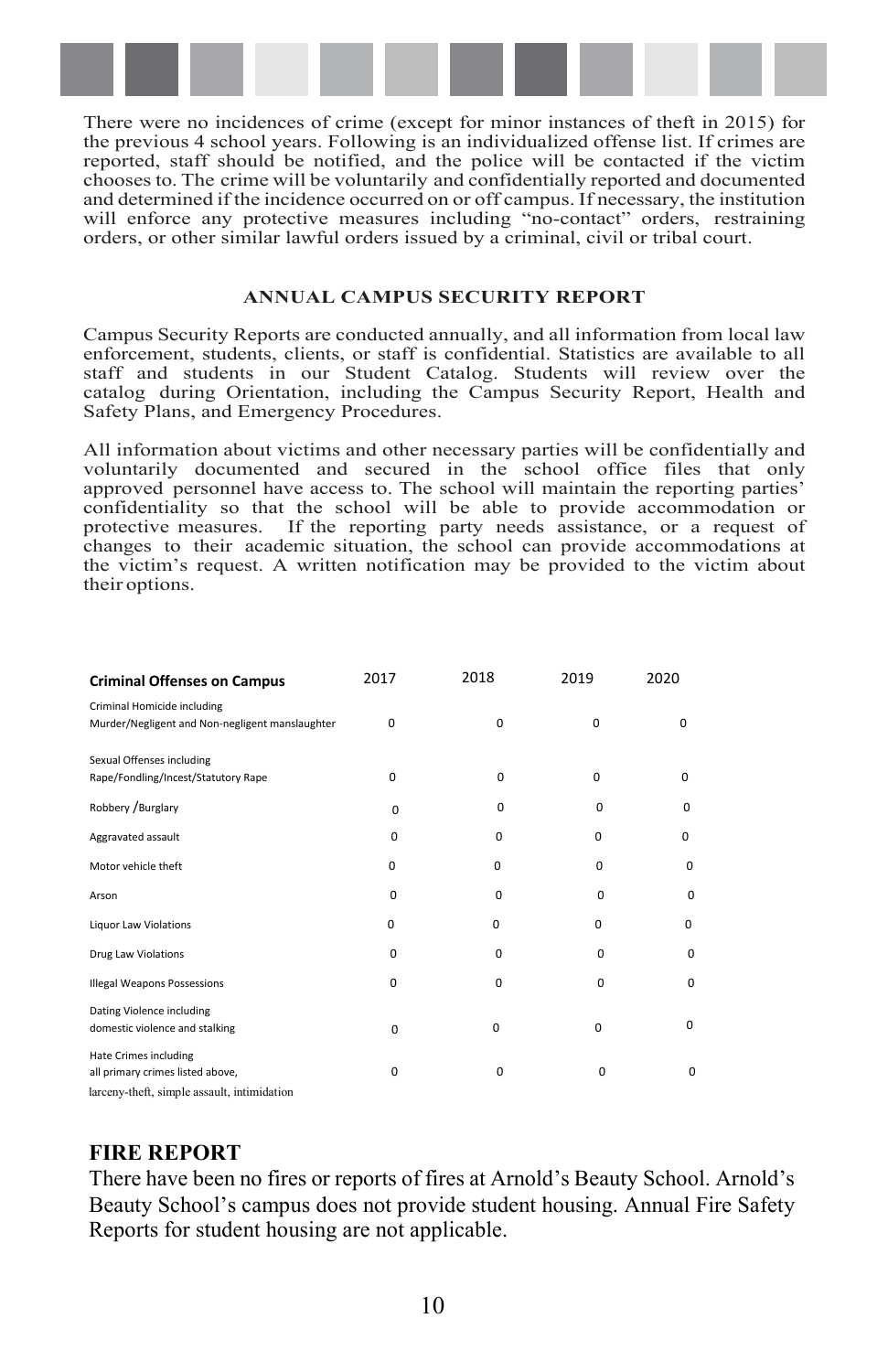

#### **TN SEX OFFENDERS**

Information about registered sex offenders is available at [https://www.tn.gov/tbi/general-information/redirect-tennessee-sex-offender](https://www.tn.gov/tbi/general-information/redirect-tennessee-sex-offender-registry-%20%20search/sex-offender-registry-search.html)[registry- search/sex-offender-registry-search.html.](https://www.tn.gov/tbi/general-information/redirect-tennessee-sex-offender-registry-%20%20search/sex-offender-registry-search.html)

#### **STUDENT EMERGENCY CONTACTS**

The school maintains a personal file on each student with information regarding their physician, an emergency name and telephone number, their home phone number and address, and a notation of any health problems or medications take by the student on a regular basis. The school advises medical assistance when deemed necessary with the student being financially responsible. First Aid kits are located at the front desk, wax station, break room bathroom and office bathroom.

The procedure for reporting accidents/emergencies is as follows:

- 1) Contact 911 (if necessary)
- 2) Contact person indicated on Personal Interview
- 3) Complete Accident/Emergency form

#### **HEALTH AND SAFFTY PLAN**

When an emergency or evacuation occurs, the Director or Financial Aid Officer will notify students, clients and staff of the situation. The Director and/or Financial Aid Officer will determine the appropriate segment of the campus community to receive a notification, determine the content of the notification and initiate the notification system of an intercom announcement. The school will consider the safety of the community, determine the content of the notification and initiate the notification system, unless issuing a notification will compromise efforts to assist a victim or to contain, respond to, or otherwise mitigate the emergency.

Arnold's Beauty School maintains the following for the safety of its students, clients and staff:

**1. ORIENTATION AND RESPONSIBILITY**: Students and staff are briefed on emergency procedures during orientation. Students and staff will be responsible for assisting any clients in safety and emergency procedures. A map is located in each room to show exits, first aid kits, and fire extinguisher locations .

2. **FIRST AID/ACCIDENT FORMS/WAIVERS:** A first aid kit is located in the reception area and the bathrooms. An eye wash station is in the Staff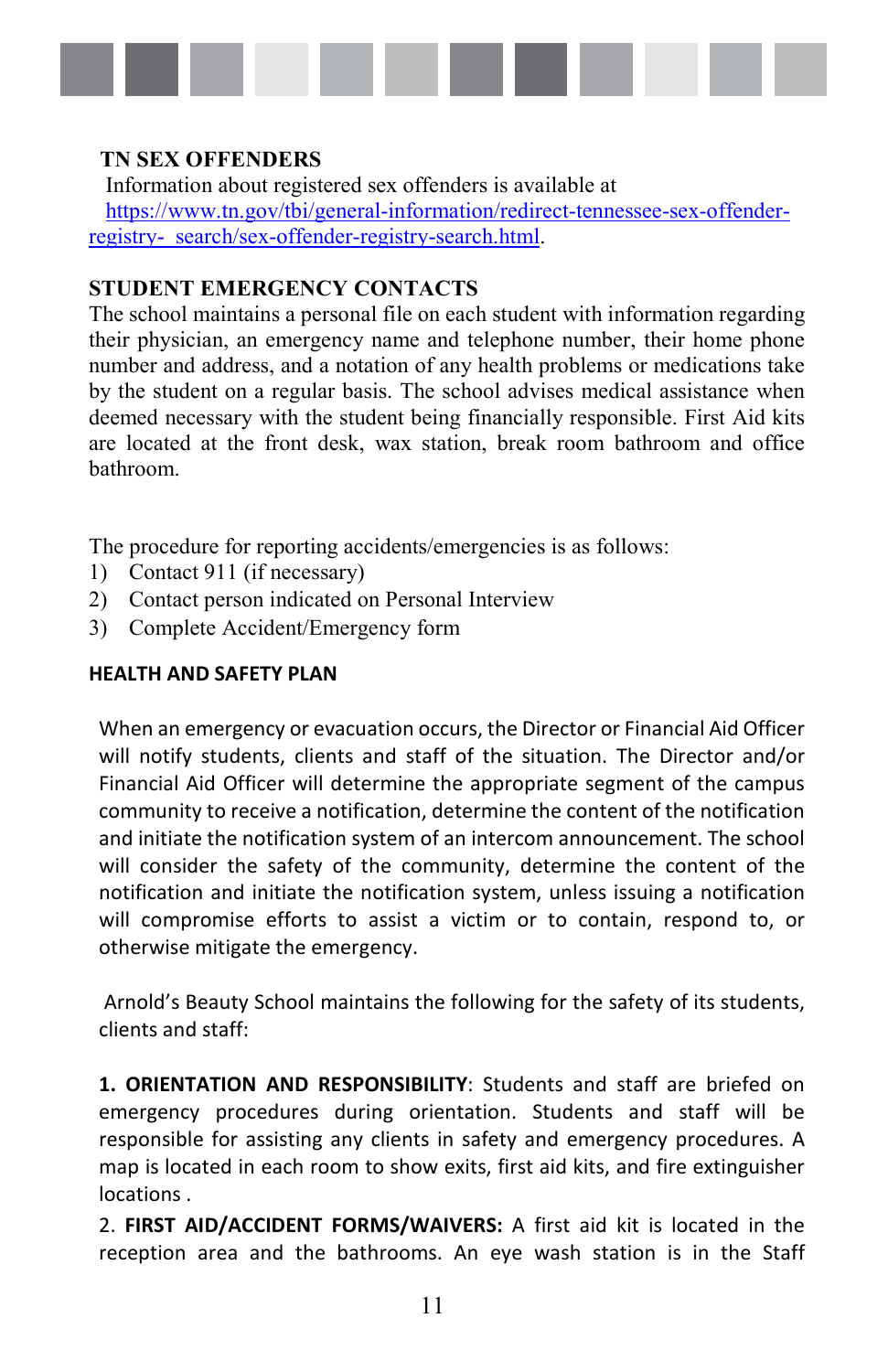Breakroom. In case of an accident, a form must be filled out and reviewed by administration. All clients must sign a release from liabilities form before services are rendered.

3. **FIRE SAFETY**: Smoke detectors are placed throughout the building. Fire extinguishers are located in the Front Mannequin Room, Student Break Room, Lobby and Freshman Mannequin Room. In case of fire, all students will be notified immediately and instructed to proceed to the nearest exit, moving to the parking lot in front of the building. The Director or Senior Instructor will call roll to make sure all students have left the building.

4. **SEVERE WEATHER:** In case of severe weather conditions, the Director and/or staff will monitor the weather on Weather Apps on their phones and/or contact the local Gibson County Central Control, the Tennessee Highway Patrol and/or the Milan Police Department as to weather and road conditions. Actions to be take will be as follows:

a. **Severe thunderstorms, flooding, snow or ice:** Students will be informed of these conditions and excused to leave for home if necessary. If inclement weather, school may be cancelled and the students will be informed through text, calls or social media.

b. **Tornadoes:** in the event of a tornado warning, students, staff, and customers will go across the street to the FEMA Tornado Safe Room. In the case that the building is not available, all persons will assemble in the interior hallway of the school and Freshman classroom and sit on the floor with the upper body bent forward with the arms covering the head until the storm has passed.

c. **Earthquake:** In the event of an earthquake, students, staff and customers will be instructed to get under a sturdy table (classroom) or door frame and brace themselves. Everyone will be instructed to stay clear of windows and mirrors or any other heavy objects that may fall.

5. **ROBBERY OR HOSTAGE SITUATION:** In case of robbery, hostage taking, or other threatening persons present in the school; everyone will be instructed to remain as calm as possible, not making any sudden movements or cry out, follow the person's instructions and call 911 as soon as it is safe to do so.

6. **ACTIVE SHOOTER**: In case of an active shooter (from the Department of Homeland Security

a. Evacuate out of the nearest safe exit, leave belongings behind and keep hands visible. Call 911 as soon as you are safe.

b. If evacuation is unsafe, hide out of shooter's view, where you can lock and/or barricade the door. The Freshman Classroom and/or supply rooms are recommended.

c. As a last resort, and only if your life is in immediate danger, act to incapacitate the shooter.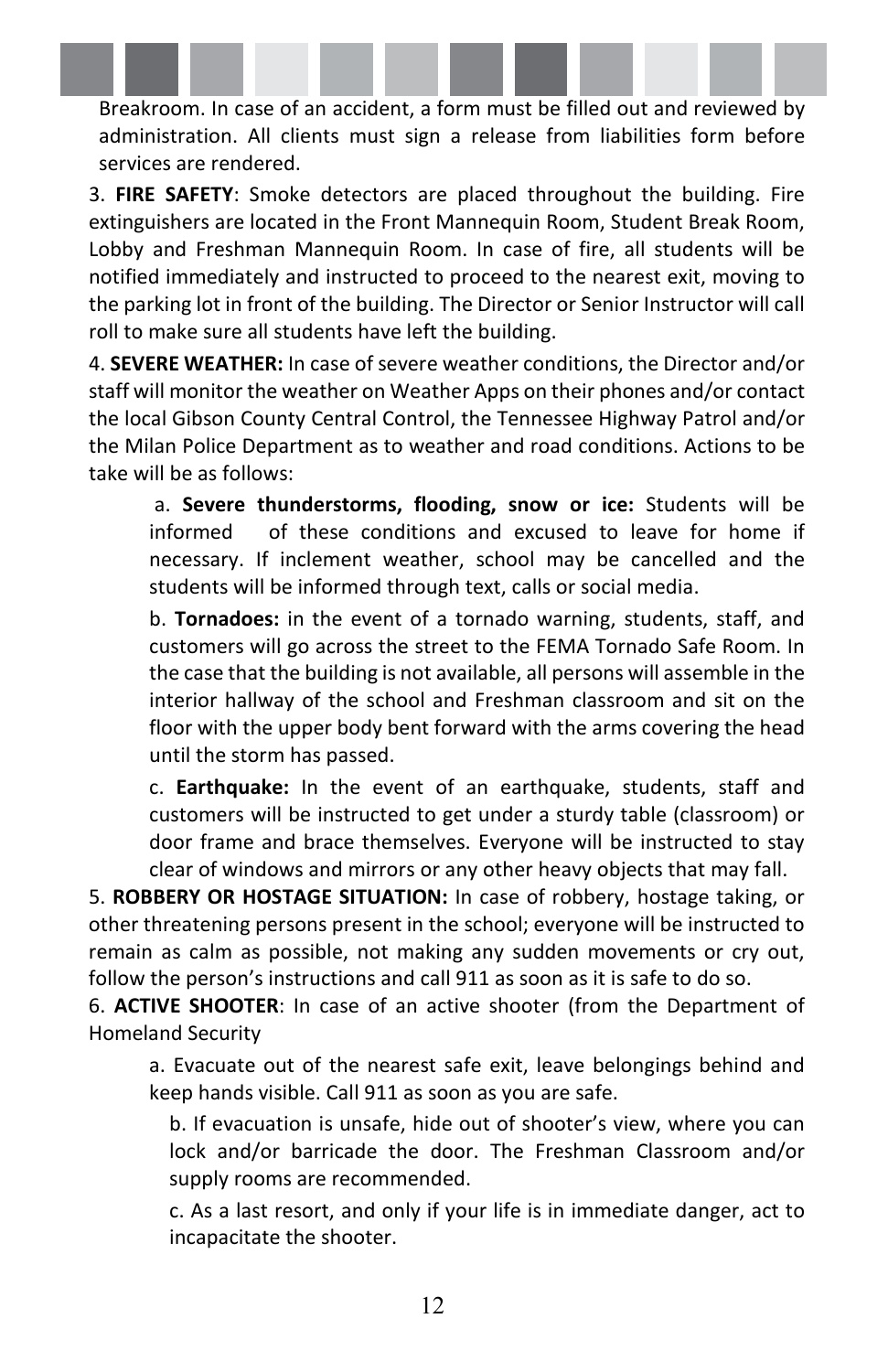**FIRST AID PLAN** First aid supplies are always in stock and available at the front reception desk in the bottom drawer. There is also a first aid kit in the front bathroom under the sink, in the cabinet by the wax station, and in the staff office bathroom. Students are made aware of these locations during the first day orientation and informed of the steps to follow in case of an accident. A list of first aid supplies is as follows: Hydrogen peroxide Antibiotic Ointment Cotton balls Band-aids Q-tips Gloves Disposable bags

#### **ACCIDENT FORM POLICY**

Accidents can be injury to clients, staff and/or students. For cuts, burns, falls, and any other injury, staff must ensure an accident form is filled out. The accident forms, located in the staff office, must be filled out with all appropriate information and is available to students, staff, and customers. Accidents are followed up by the Director to ensure all information is correct. Action is taken accordingly. In case of absence of the Director the Financial Aid Officer and/or the Supervisor of Instruction will be responsible for following the Health and Safety Plan.

#### **CLIENT WAIVER POLICY**

Because all services are performed by students, a client must fill out a form to agree that Arnold's Beauty School is not liable for any accidents, burns, scratches, cuts, etc. On the clinic floor, signs are posted that state all services performed "at your own risk" by students.

#### **EMERGENCY DRILLS**

Fire, tornado, earthquake, robbery and active shooter drills will be conducted annually. All students will be given this plan along with a demonstration during the orientation process. Emergency drills may or may not be announced.

## **DOMESTIC ASSAULT, DATING VIOLENCE, SEXUAL ASSAULT, STALKING**

Instructors will discuss prevention and awareness of dating violence, domestic violence, sexual assault and stalking. Terms such as these will be discussed:

- 1. **Dating Violence-** violence committed by a person who is or has been in a social relationship of a romantic or intimate nature with the victim
- 2. **Domestic violence-** a felony or misdemeanor crime of violence committed
	- **a.** By a current or former spouse or intimate partner of the victim
	- **b.**By a person who is cohabitating with, or has cohabitated with, the victim as a spouse or intimate partner
	- **c.** By a person who is cohabitating with or has cohabitated with, the victim as a spouse or intimate partner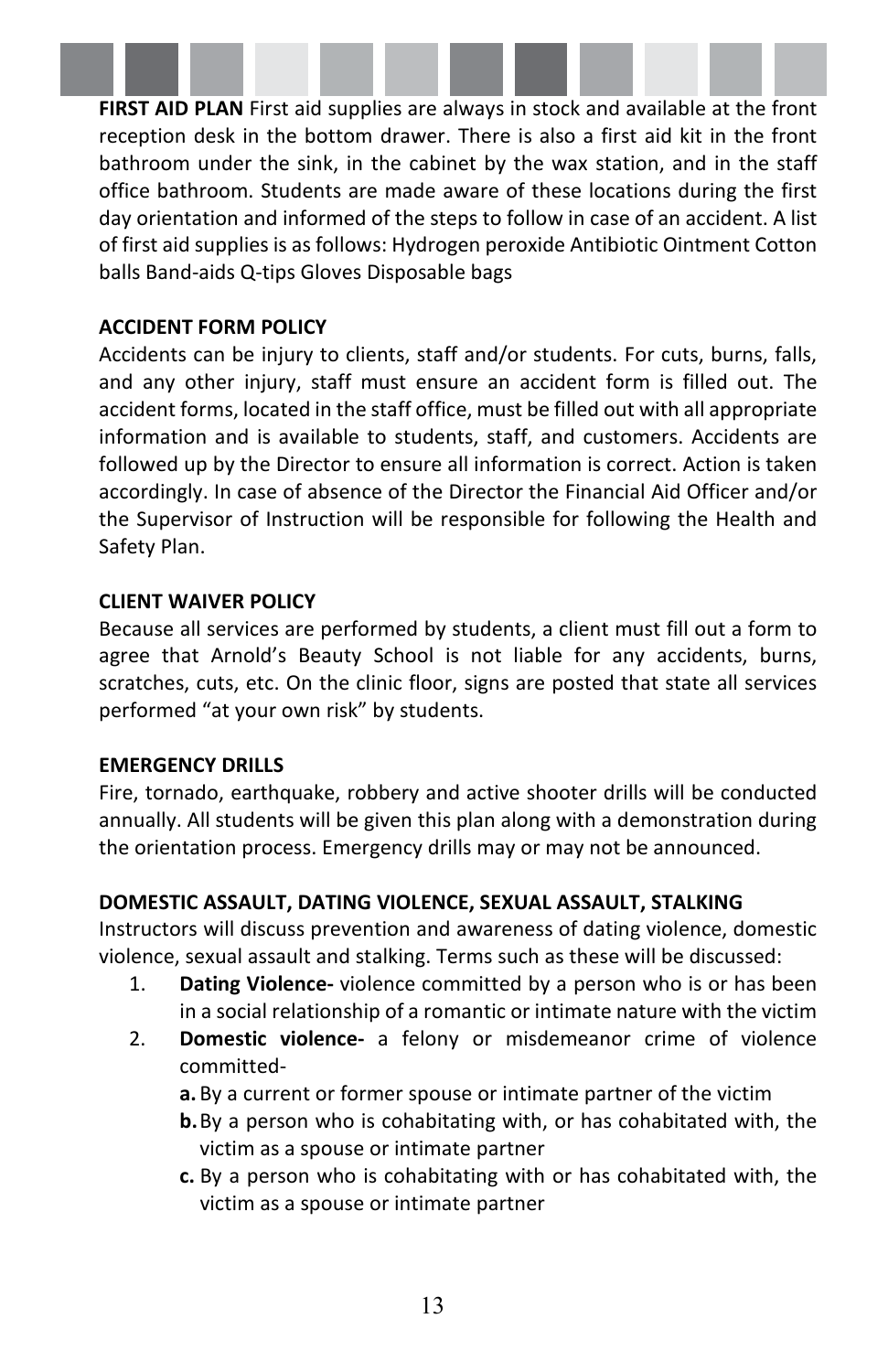- **d.** By a person similarly situated to a spouse of the victim under the domestic or family violence laws of the jurisdiction in which the crime of violence occurred
- **e.** By any other person against an adult or youth victim who is protected from that person's acts under domestic family violence laws
- 3. **Sexual Assault** An offense that meets the definition of rape, fondling, incest, or statutory rape
- 4. **Stalking** Engaging in a course of conduct directed at a specific person that would cause a reasonable person to
	- a. Fear for the person's safety or the safety of others
	- b. Suffer substantial emotional distress
- 5. **Consent** permission for something to happen or agreement to do something
- 6. **Bystander Intervention-** safe and positive options that may be carried out by an individual or individuals to prevent harm or intervene when there is a risk of dating violence, domestic violence, sexual assault, or stalking. It includes recognizing situations of potential harm, understanding institutional structures and cultural conditions that facilitate violence, overcoming barriers to intervening, identifying safe and effective intervention options and acting to intervene.
- 7. **Risk Reduction** options designed to decrease perpetration and bystander inaction, and to increase empowerment for victims to promote safety and to help individuals and communities address condition that facilitate violence.
- 8. **Annual Crime Report** will be discussed with all students including criminal homicide, murder and nonnegligent manslaughter, negligent manslaughter; sex offences including rape, fondling, incest, and statutory rape; robbery, aggravated assault, burglary, motor vehicle theft, arson, and drug, alcohol and weapon violations.

#### **INTERNAL PROCEDURES FOR INCIDENCES OF DOMESTIC VIOLENCE, DATING VIOLENCE, SEXUAL ASSAULT, OR STALKING FOR STUDENTS AND STAFF**

When a report of a potential incident of domestic violence, dating violence, sexual assault, or stalking is received, the Director/Financial Aid Officer will conduct a preliminary assessment of the available information.

The preliminary assessment may include the following:

- 1. Evaluating whether the report provides identifying information for the Complainant, Respondent, and/or witnesses to the reported incident
- 2. Conducting a Preliminary Investigation by gathering additional information from the Complainant, Respondent, and/or witnesses to the reported incident to assess the need for additional action by the School
- 3. Contacting the Complainant, if identified, to provide written information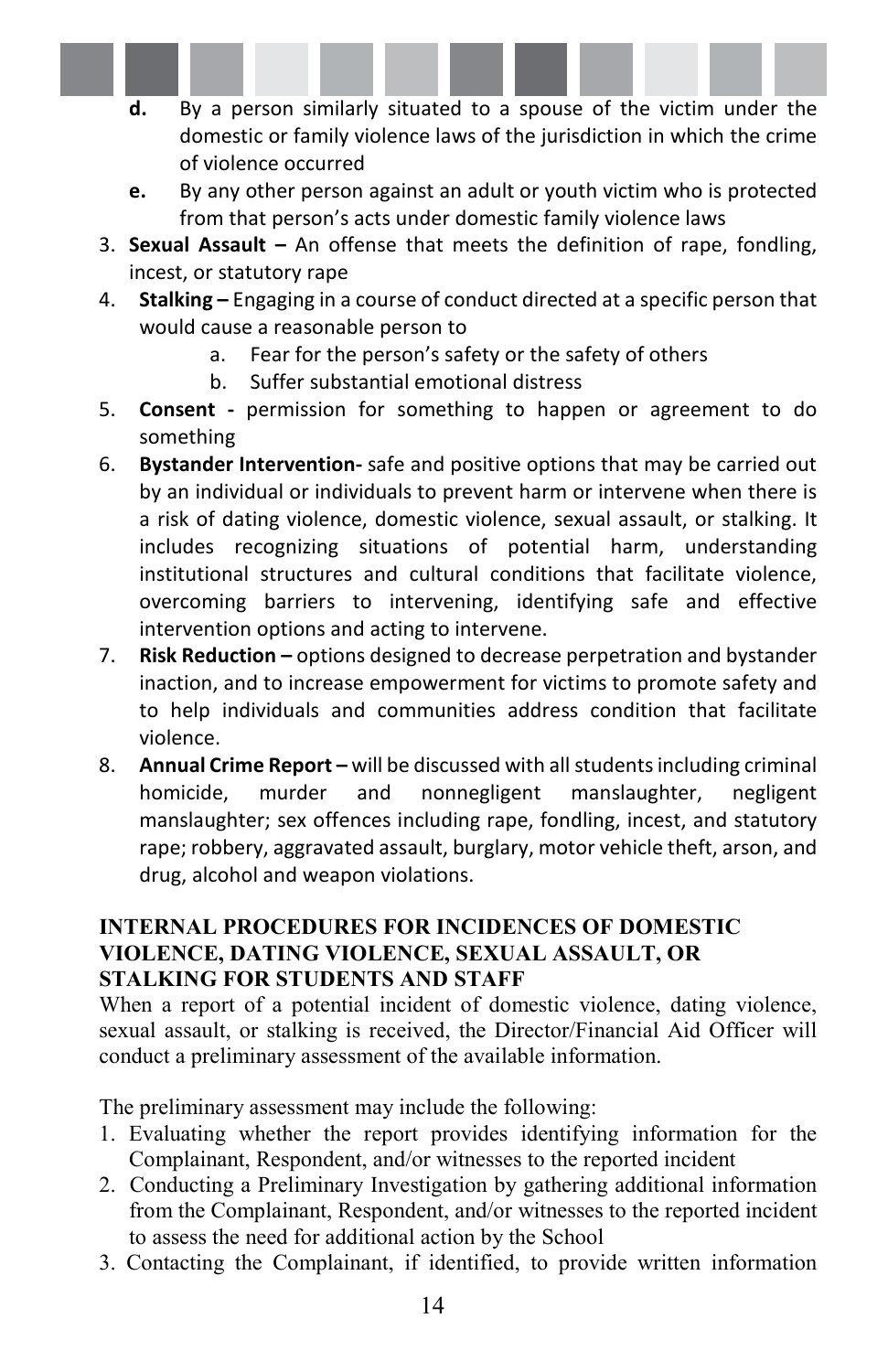regarding the following:

a. The School's commitment to providing support and resources to survivors of dating violence, domestic violence, sexual assault, and stalking

b. The Complainant's right to seek medical treatment, as well as an explanation of the importance of preserving forensic and other evidence

c. The Complainant's option to make a report—or to refuse to make a report—to law enforcement, as well as the potential of obtaining a Protection from Abuse or Sexual Violence Protection Order

d. The Complainant's right to invoke formal or informal School's disciplinary/resolution processes in connection with their experience, as well as an explanation of what the formal and informal procedural options entail and the Complainant's rights under each

e. The Complainant's right to request appropriate remedial and protective measures, and an explanation of how to request those measures, including:

- 1. "No Contact" Directives or Agreements
- 2. Academic accommodations
- 3. Transportation assistance

All other accommodations are not applicable to our school f. The school's policy prohibiting retaliation, and its commitment to take prompt action in response to reports of retaliation

g. The Complainant's right to meet with the Director/Financial Aid Officer to discuss their situation, including the procedural options, resources, and support services that may be available in connection with the Complainant's experience

h. The Complainant's right to be accompanied by an advisor of their choosing to any meeting or interview conducted in connection with the reported incident

4. Contacting the Respondent or other witnesses to obtain additional information regarding the reported incident

5. Communicating with the Milan Police Department if a reported incident triggers obligation under the Clery Act or child abuse reporting laws. If the Complainant is willing, the Director or Financial Aid Officer will meet with the Complainant for an initial discussion of the Complainant's need for support and/or accommodations, as well as their preference for pursuing formal

or informal School disciplinary processes. Possible outcomes of an initial discussion with a Complainant can include

the following:

a. The Complainant may wish/agree for the school to proceed with a Preliminary Investigation or informal process only, which may include contacting the Respondent or other witnesses to gather additional information or discuss the reported incident and to assess appropriate next steps. The Complainant will be eligible for appropriate accommodations,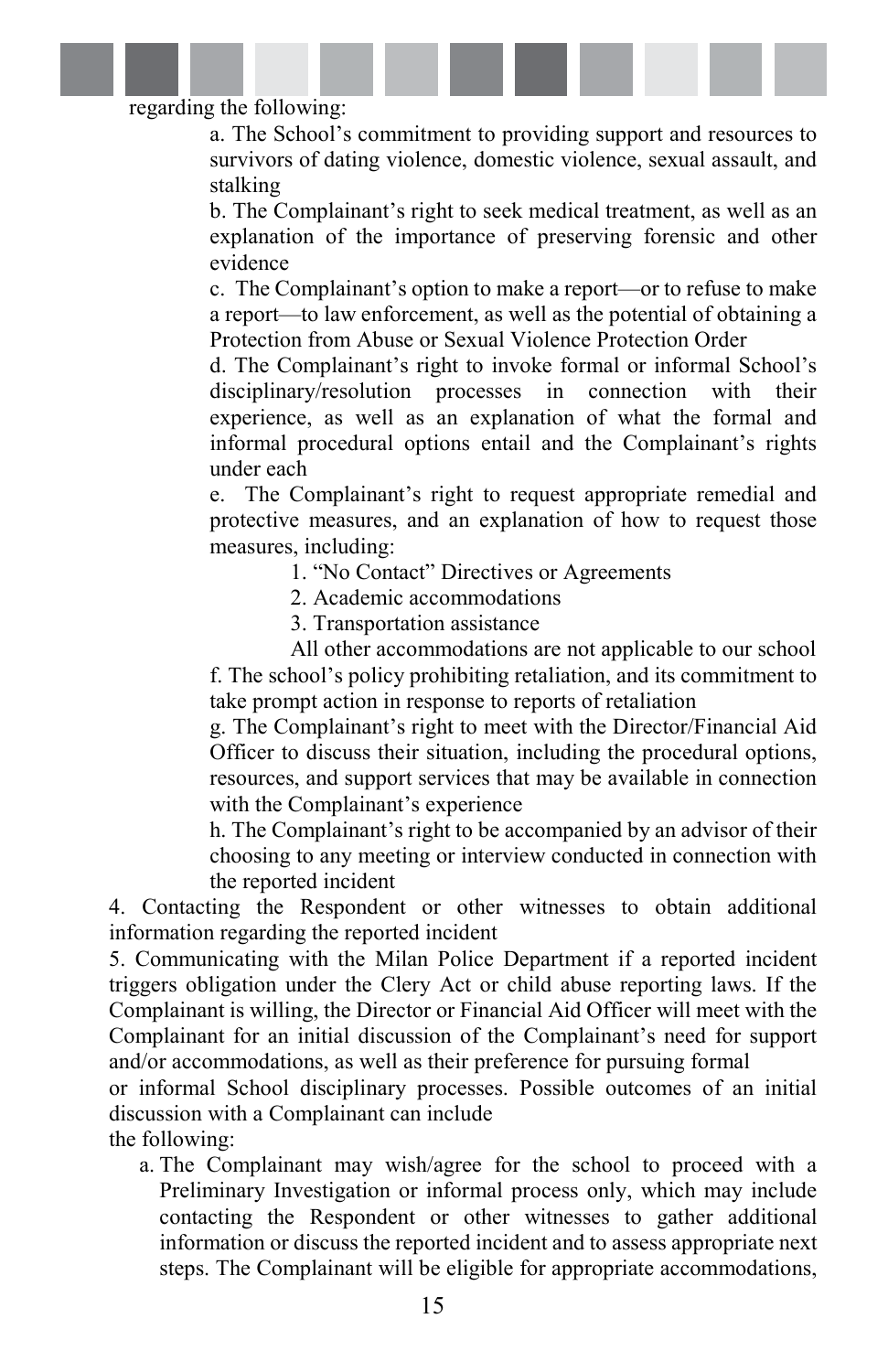and appropriate protective/remedial measures may be provided. The Complainant will also be informed that they may request that the school take formal action in response to the reported incident at a later date. It will also be explained that, while there is no deadline for requesting to invoke the school's formal processes in response to an incident of dating violence, domestic violence, sexual assault, or stalking, the passage of time may impact the school's ability to gather information related to the incident. A timeline for next steps will be reviewed. The Complainant will be advised that there may be occasions where the school determines that additional formal or informal resolution processes are required, even if the Complainant does not express a desire to engage in additional process. The Complainant will be informed of the process by which the University makes such determinations and will be kept apprised of any decisionmaking processes as they take place.

- b. The Complainant may request that the School proceed with the formal process. The Complainant will be eligible for appropriate accommodations, and appropriate protective/remedial measures may be provided. Additional information necessary to proceed with the formal process will be obtained. A timeline for next steps will be reviewed and when appropriate, additional meetings scheduled.
- c. The Complainant may express uncertainty as to what protective/ remedial measures or procedural options they want or need such cases, whenever possible, the Complainant will be provided some reasonable period to consider their options and communicate whatever needs/preferences they may have. A

timeline for next steps will be reviewed and when appropriate, additional meetings scheduled.

d. The Complainant may request that the School keep their identity confidential, which may include a request that the School decline to proceed with any additional fact-gathering, or formal or informal resolution processes with respect to the reported incident. In such instances, the Complainant will be advised of the "Requests for Confidentiality" procedures set forth below, and the School will follow these procedures in evaluating the Complainant's request and in taking appropriate action. If a decision is reached to institute formal or informal School resolution processes, or to impose remedial or protective measures that will affect the Respondent, the Respondent will be notified of the proposed action by the Director and/or Financial Aid Officer and will receive written notification of the available procedural options and resources available to them through the School and relevant community agencies. If a determination is made to honor or not honor a request from a complainant, the Director/Financial Aid Officer will communicate to the Complainant in a prompt and sensitive manner. The complainant will be informed at that time of any additional steps they can take.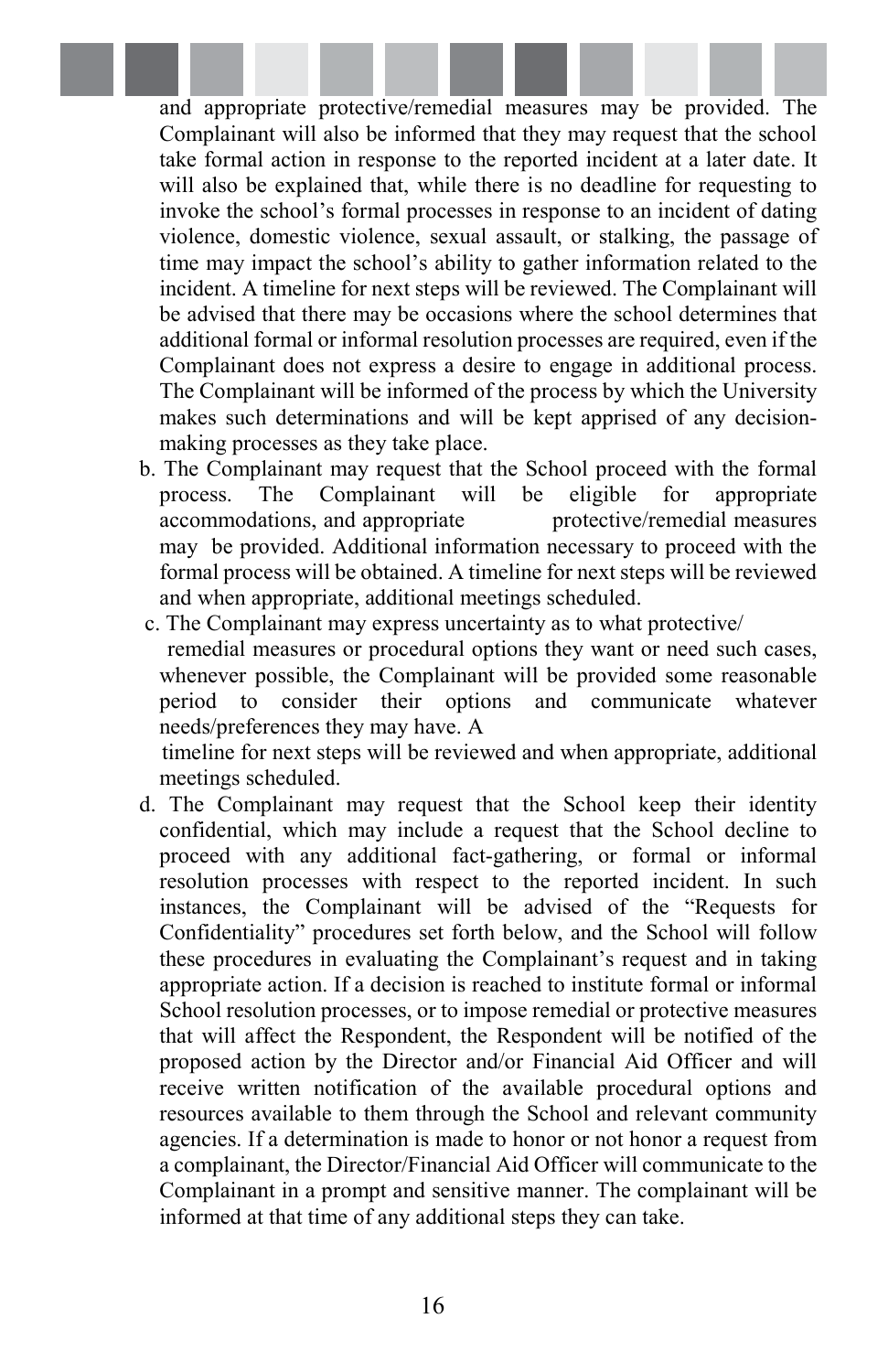

#### **Preliminary Investigations, and Formal and Informal Resolution Procedures for Reports of Alleged Domestic Violence, Dating Violence, Sexual Assault, and Stalking Involving Students**

#### **Preliminary Investigation**

During a preliminary investigation into a report of potential dating violence, domestic violence, sexual assault, or stalking, or when an informal resolution process is requested by a Complainant, the Director/Financial Aid Office with will contact the Respondent to schedule a meeting. In that meeting, the staff member will:

1. review the rights of the Respondent (including available resources, accommodations, and support options, as well as the right to be accompanied by an advisor of their choosing to any meeting or interview conducted in connection with the reported incident);

2. review the alleged details of the reported incident, as appropriate; and

3. solicit the Respondent's perspective on the allegations

#### **Informal Resolution Process**

If the Complainant has expressed a desire to proceed with an informal resolution process, the staff member may also discuss with the Respondent:

- 1. actions requested by the Complainant, as appropriate; and
- 2. actions recommended by the School.

If, following the discussion, the Respondent voluntarily agrees to participate with the actions necessary to honor the Complainant's and School's requests, steps will be taken to complete those actions in a prompt and timely manner. Examples of requests include, but are not limited to, counseling for the Respondent, commitment to change/end the behavior, restricted activity, schedule modification, and educational intervention. The Complainant will be notified of the Respondent's agreement and appropriate documentation will be maintained. No reportable disciplinary record is created; however, the information will remain on file should future concerns be reported.

If the Respondent is not willing to honor the requests of the Complainant or the University, a follow-up meeting will be held with the Complainant to determine next steps. In addition, even if the Complainant initially expresses a desire to engage in the informal resolution process only, they may choose to invoke the School's formal resolution processes later.

**Formal Resolution Process Proposed Timeline and How to File a Complaint** A Complainant may issue a formal complaint with respect to an alleged incident of dating violence, domestic violence, sexual assault, or stalking in person, electronically, or via phone, by contacting the Arnold's Beauty School's Financial Aid Officer Phone: 731-686-7351 E-mail: abs1179@bellsouth.net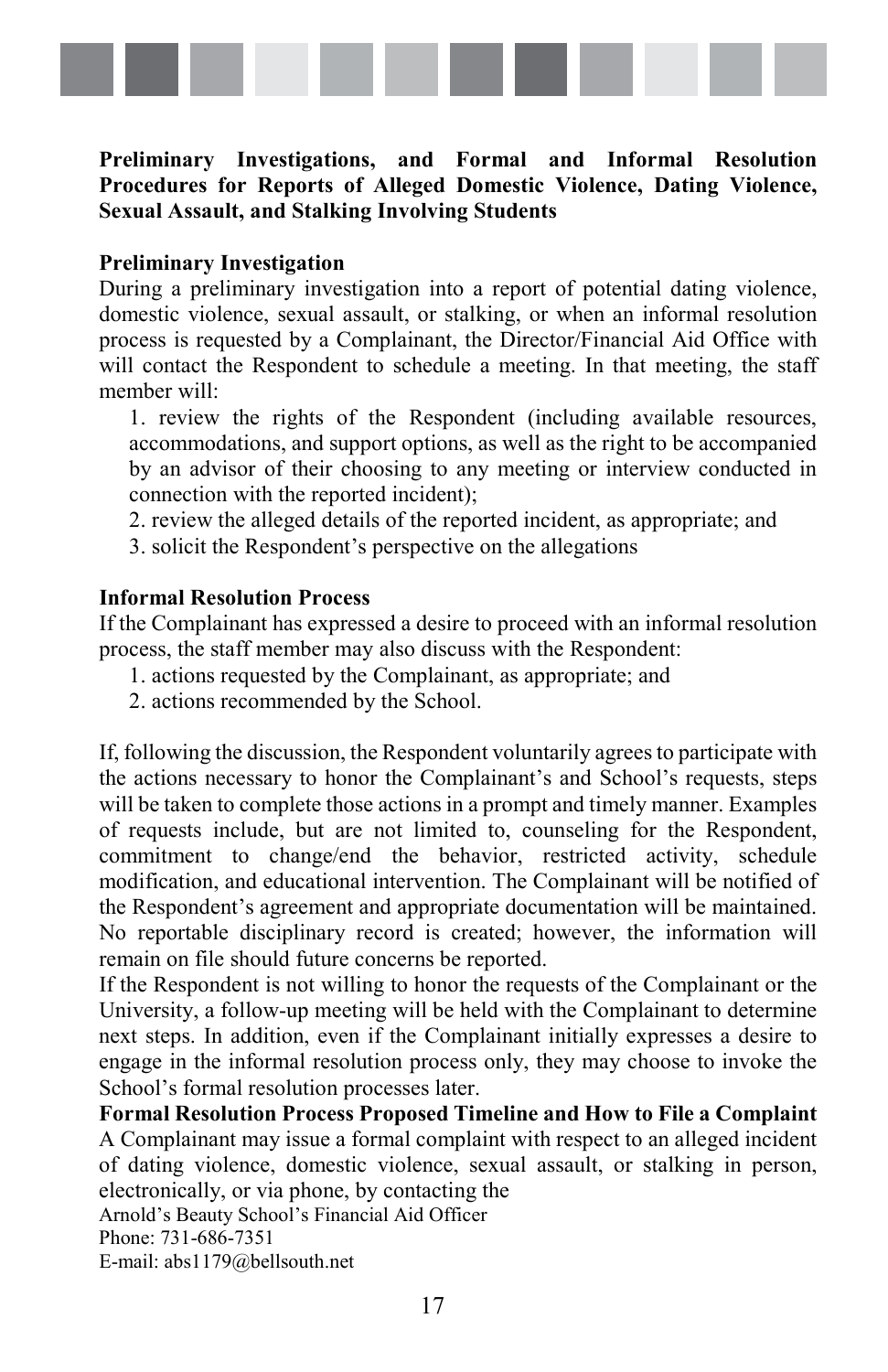

If a Complainant issues a formal complaint, or if the school decides to conduct a formal investigation, the school will initiate a prompt, thorough, fair, and impartial investigation and resolution process. Reports will be investigated and managed by the Financial Aid Officer and/or Director who have been trained annually on issues related to domestic violence, dating violence, sexual assault, stalking, and victimization, and on how to investigate and hearing process that protects the safety of victims and promotes accountability.

The school will observe the following procedures in conducting the formal resolution process, and will strive to complete any formal resolution process, up to and including a determination of responsibility and assignment of sanctions, within 60 business days of its initiation. If circumstances require that the proposed 60-day timeline be extended in any case, both parties will be notified of the extension and the reason it is being sought.

#### **Formal Investigations**

Formal Investigations will be conducted by trained investigators designated by the Financial Aid Officer/Director. When a formal investigation process is initiated, the assigned investigator will attempt to gather whatever relevant information may be reasonably available regarding the alleged incident. This may include interviewing the Complainant, Respondent, and/or any other witnesses who are identified during the investigation, as well as gathering available documentary, electronic, or physical evidence. Parties will be provided with adequate notice of the investigation and a meaningful opportunity to be heard.

After the investigation, the assigned investigator will prepare a draft Investigative Packet, which will contain all material information gathered during the investigation and being put forward for consideration in determining whether to hold the Respondent responsible for the alleged incident. The draft Investigative Packet will not contain any findings of responsibility/non-responsibility.

The assigned investigator will attempt to complete his or her investigation, including the completion of the draft Investigative Packet, within 35 business days of initiation. If circumstances require that the proposed 35-day investigative timeline be extended in any case, both parties will be advised of the extension and the reason it is being sought.

The Complainant and Respondent will be provided with an opportunity to meet with the assigned investigator to review the draft Investigative Packet, submit additional information or comments identify additional witnesses or evidence for the investigator to pursue, and submit any additional questions that they believe should be asked of any other party or witness. The parties will have up to 5 business days to submit any additional questions or follow-up after reviewing the draft Investigative Packet. Once the parties have responded to the draft Investigative Packet or the 5 business days have elapsed, the assigned investigator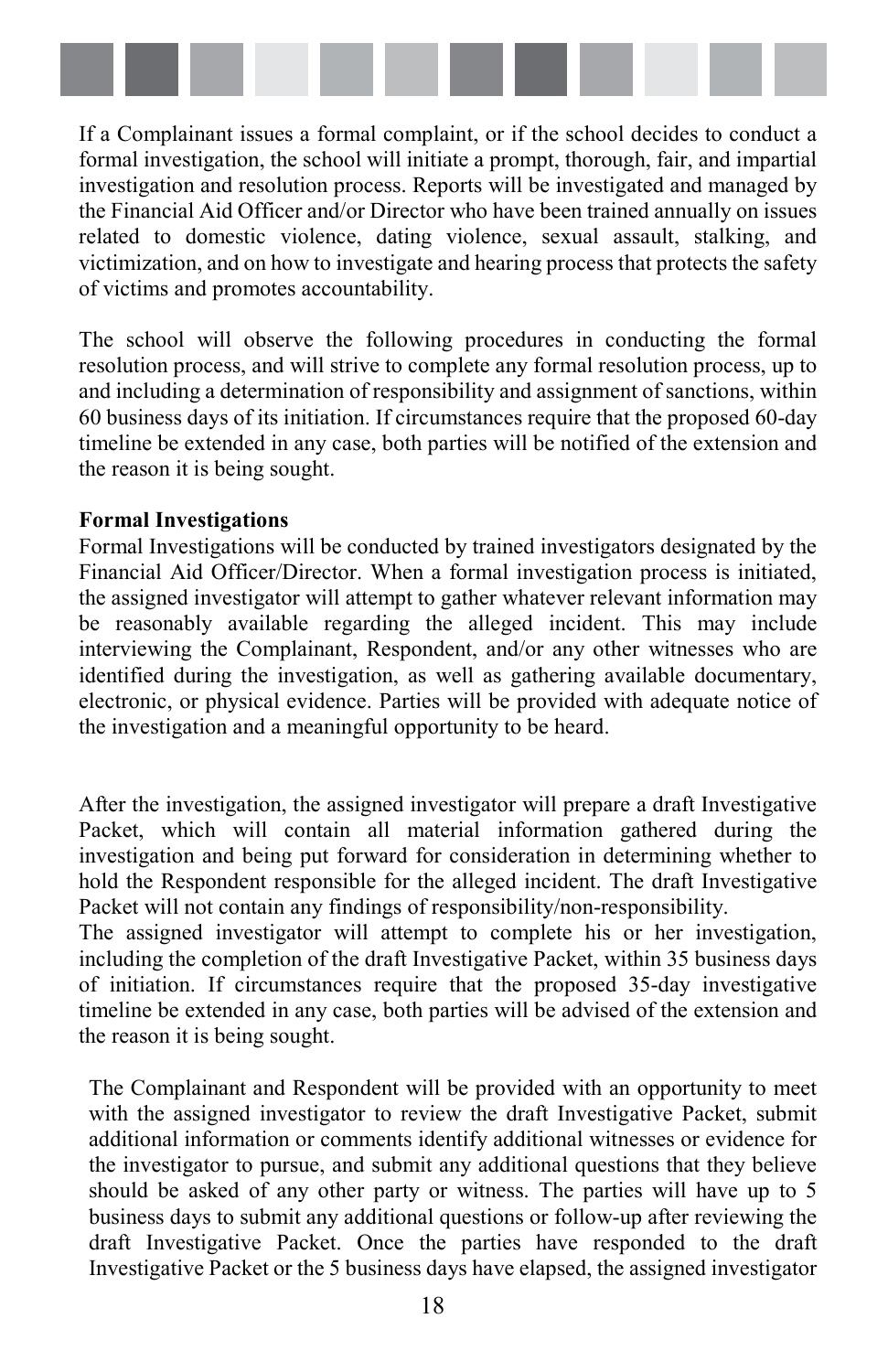will review and address any questions or follow-up submitted by the parties in response to the draft Investigative Packet, as appropriate.

This may include conducting additional investigation. The assigned investigator will then incorporate any revisions or new information into a final Investigative Packet within 5 business days, if possible.

The parties will be provided with an opportunity to review any new information that is added to the Investigative Packet before it is finalized, and a recommendation will be made.

#### **Processes for Determining Responsibility**

Whenever a final Investigative Packet is reviewed, if the information reasonably supports a School Rules violation, the school may recommend charges and disciplinary actions to the Respondent. If information in the Investigative Packet does not reasonably support a School Rules violation, then the case will be closed without charges.

#### **Notification of Determination and the Right to Appeal**

Both the Respondent and the Complainant will be notified simultaneously, in writing, of the decision once the written outcome has been decided by the school. The Respondent and the Complainant will also be notified, in writing, of the appeal procedure, of any change to the decision that occurs prior to the time that the decision becomes final, and when the decision becomes final. If suspension or termination is determined as the disciplinary action, both the Complainant and the Respondent will have the opportunity to file an appeal. After any appeal process, both the Complainant and the Respondent will be notified simultaneously, in writing, of the outcome.

#### **Burden of Proof**

As noted, the standard of evidence for determining whether a violation occurred, specifically when investigating alleged domestic violence, dating violence, sexual assault, and stalking, is "preponderance of evidence."

Following a final determination of an institutional procedure regarding domestic violence, dating violence, sexual assault or stalking, the school may issue disciplinary measures that include:

• **WARNING:** A warning is an indication to a respondent that his/her conduct violated the School Rules and that further misconduct will result in more severe disciplinary action.

• **SUSPENSION:** Disciplinary suspension from Arnold's Beauty School is assigned for a specified period. A suspended respondent cannot participate in any class, practical work or receive any clock hours, or receive any scheduled work hours if an employee.

• **TERMINATION:** If a respondent is terminated from Arnold's Beauty School, they will no longer enrolled or employed, and cannot be reenrolled or rehired.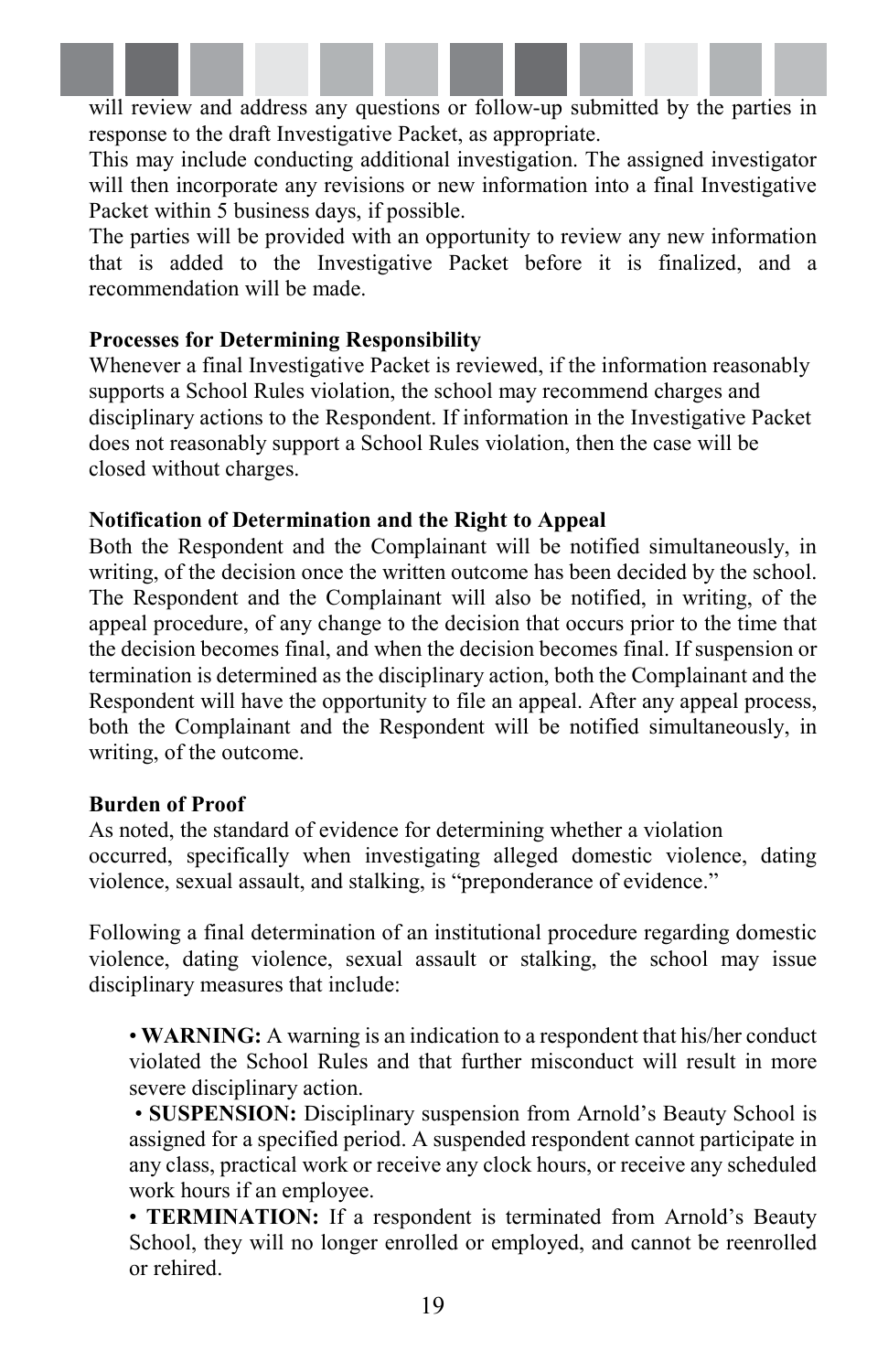

**EVALUATION** The Health and Safety Plan, including Accident and First Aid Policies, is evaluated annually at Advisory Board Meetings and is revised when needed based on the input from staff and students. The *Plans are located in the Policy, Procedures and Plans Notebook* in Office and at the Front Desk Color Bar. A suggestion sheet is included for any student or staff comments for change recommendations

Arnold's Beauty School establishes and maintains on a current basis all records necessary to establish its proper administration of the Title IV, HEA programs and its application for any Title IV, HEA program funds, including source documentation of digital daily attendance logs to validate the entry of hours into the clock in/out system. Attendance is used when determining academic payment periods, the timing of subsequent disbursements of Title IV, HEA funds, and to establish the last date of attendance for a student who withdrawals or graduates. In addition, the institution keeps records relating to its administration of the Title IV, HEA programs for three years after the end of the award year for which the aid was awarded and disbursed. For the Federal Direct Student Loan Program (Subsidized, Unsubsidized, and PLUS), the records contain the student or parent borrower's eligibility and participation in these programs for three years after the end of the last award year in which the student last attended the institution.

Beginning in September of the 2014, the institution uses an IPOD app to track the number of clock hours a student successfully completes. All students must clock in and out each day at the front desk using a 4-digit code. Any fraudulent time will be considered null and void, and will be investigated. All attendance source records, including daily attendance, field trip hours, salon days, any time clocked outside of the student's scheduled hours (authorized and signed by and instructor), etc., are maintained in the school's office, and correctly and timely reported to the governing boards.

Each student is to attend classes regularly and pursue the instruction and practical work diligently. Students must maintain a minimum of 70% of clock hours completed out of the scheduled hours for the all payment periods (0-450 hours/15 weeks, 450-900 hours/15 weeks, 900-1200 hours/10 weeks, 1200-1500 hours/10 weeks). All practical and theory work missed due to absence must be made up and is the responsibility of the student. All required practical and theory work must be completed prior to graduation. Failure to meet the minimum hour requirement for 3 consecutive weeks may result in a suspension. Subsequent suspensions may result in additional suspension time and/or termination. Habitual absenteeism may result in termination. All absences of 3 or more days without notification will be cause for suspension. A student may be terminated after 10 consecutive unexcused absences.

The Financial Aid Officer oversees attendance reporting and is the State Board Liaison.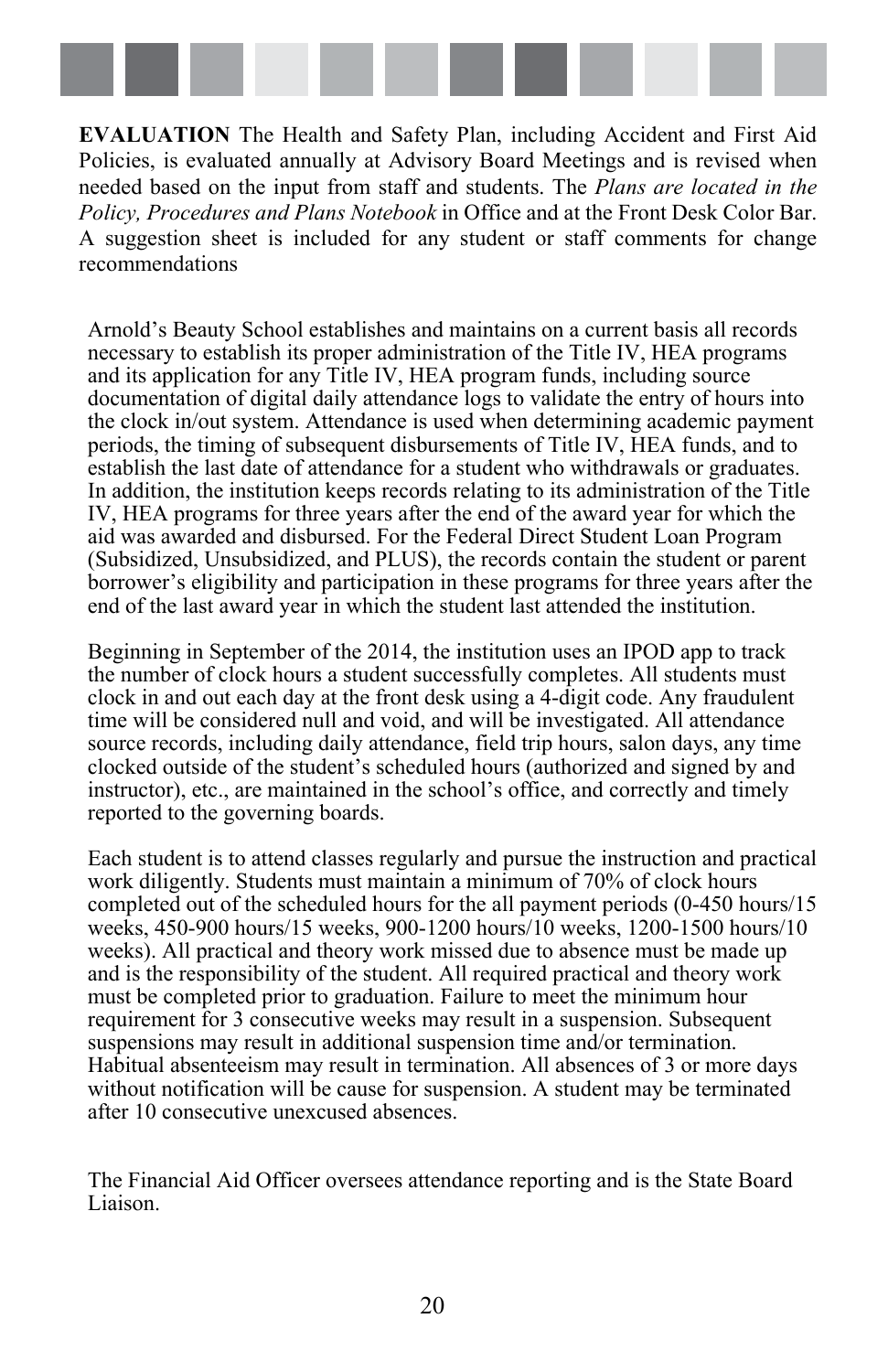#### **COMPLETION, PLACEMENT & STATE EXAM PASS RATES**

**January 1, 2020– December 31, 2020(Calendar Year Completion, Placement and Licensure Rates** As required by the Council on Occupational Education (Report Date - 02/18/2021) Completion: 77% Licensure: 88% Placement: 96%

#### **July 1, 2020– June 30, 2021 (School Year) Tennessee Higher Education Commission - Division of Postsecondary State Authorization Annual Performance Report (Report Date - 10/13/2021)**

Program Enrollment: 102 Number Still Enrolled: 60 Percent Still Enrolled: 58.8%

#### **WITHDRAWAL SUMMARY**

Special Circumstance Withdrawals: 0 Number of Withdrawals:5 Withdrawal Rate: 4.9%

#### **COMPLETION SUMMARY**

Number Not Currently Enrolled: 42 Number of Completions:37 Completion Rate: 88.1%

#### **PLACEMENT SUMMARY**

Special Circumstance Non-Placements: 6 Placed In-Field Withdrawals: 0 Number Placeable:31 Total Placed In-Field: 29 In-Field Placement Rate: 93.5% Number Placed: 29 Placement Rate: 93.5%

#### **STUDENT DEMOGRAPHICS**

#### **Race**

Caucasian: 91 Percent Caucasian: 89.2% African-American: 3 Percent African-American: 12.9% Hispanic: 5 Percent Hispanic: 4.9% Other/Unknown: 3 Percent Other/Unknown: 2.9% Subtotal Race: 102

#### **Gender**

Male: 0 Percent Male: 0.0% Female: 102 Percent Female: 100% Subtotal Gender: 102

#### **Age**

Under 25: 78 Percent Under 25: 76.5% 25 and Over: 24 Percent 25 and Over: 23.5% Subtotal Age: 102

Please visit the National Center for Education Statistics and search for Arnolds Beauty School for more statistical information.

https://nces.ed.gov/collegenavigator/?s=TN&zc=38358&zd=0&of=3&id=219587#fedloans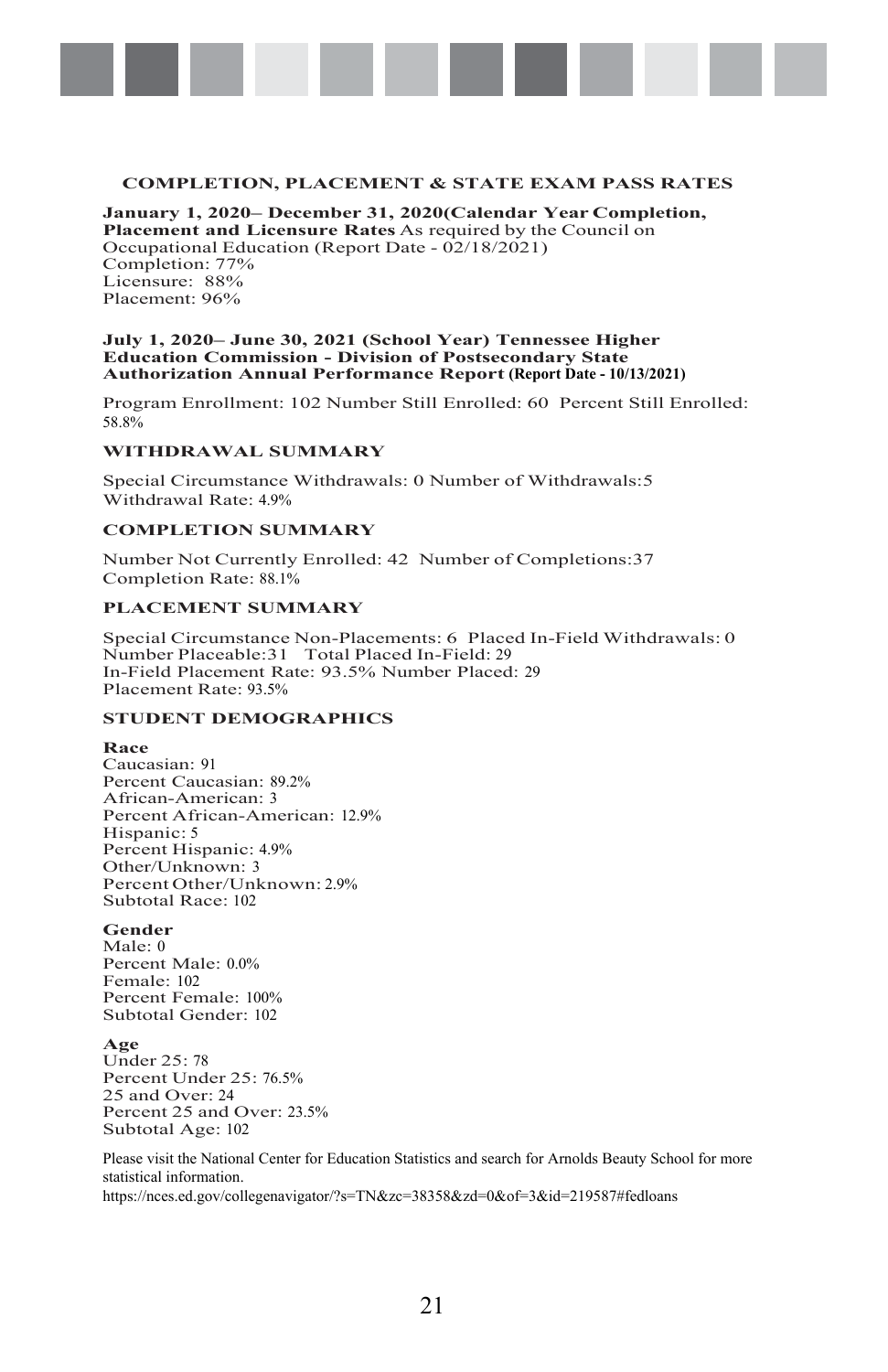

#### **CONDUCT**

A student will be dismissed from the school if their conduct is inappropriate, if they do not meet the school's academic standards or attendance policies, and if they do not follow school rules. A copy of school rules and regulations is given to each student and explained during orientation. School rules are also published at the end of this catalog.

#### <span id="page-27-0"></span>**COUNSELING**

Should a student fail to achieve the minimum passing grade or fail to meet other fundamental standards of the school, he or she will be privately counseled. When a student is counseled concerning academic progress, attendance or any other school related matter, a record of the counseling session will be kept on file.

#### **FILES**

Arnold's will allow students access to their individual files upon request from the student. Each file is confidential, and no information is given out without the permission of the student.

#### **STUDENT GRIEVANCE POLICY**

Any student having a complaint of any kind may indicate the problem in writing to the Director, Tammy Glenn, 731-686-7351; at the school location, 1179 S Second St, Milan, TN; during regular school hours, as noted on page 3 of the catalog. The complaint will be considered and reviewed by the Director and one or more staff members. They will then meet with the student to resolve the matter in a satisfactory manner. If the student is not pleased with the outcome, the student may contact the Advisory committee members, the Tennessee State Board of Cosmetology or the Council on Occupational Education. Addresses and phone numbers will be provided upon request. (See first page of catalog for Board and Council information.) If a complaint is not settled at the institutional level, the student may contact the Tennessee Higher Education Commission, Nashville, TN 37243-0830. Telephone: 615-741-5293.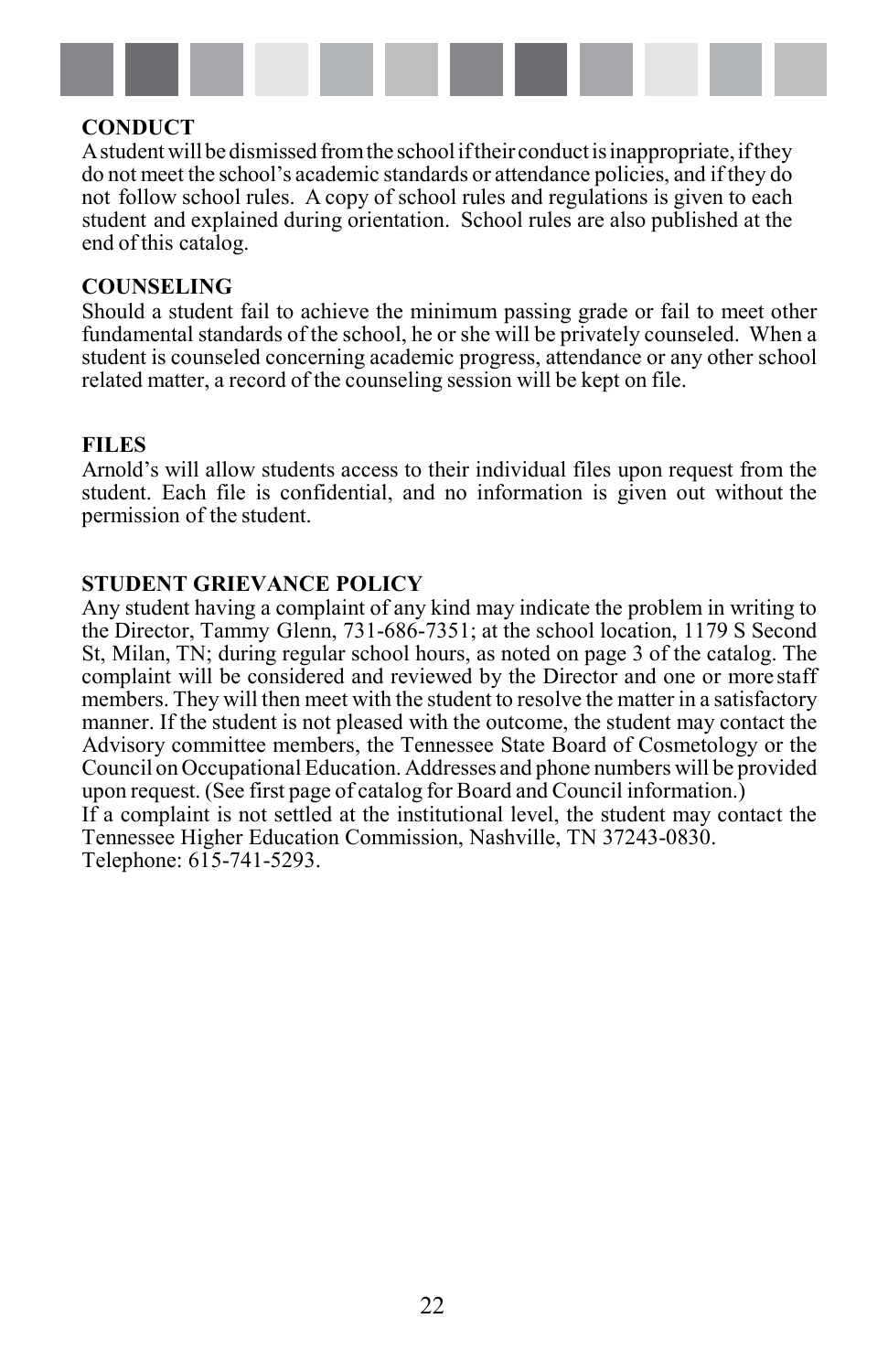<span id="page-28-0"></span>

#### **LEAVE OF ABSENCE**

Arnold's Beauty School's Leave of Absence Policy provides a means for students to take an approved leave of absence from the Cosmetology program without being required to go through the re-admission process upon return to the institution.

In order for the Leave of Absence to be approved, a student's request must meet the following requirements:

1) A student must submit in writing his/her request for leave. The Leave of Absence document must be completed, giving the date of when the leave is to begin, and the date the student is expected to return from the leave. The leave of absence form must be signed and dated by the student and the approving school official."

2) School must limit leaves to 180 days within a 12-month period

- 3) A series of non-consecutive days may be approved as one leave
- 4) There is a reasonable expectation that the student will return to the school

No additional institutional charges are generated during the leave. Upon student's return, student is allowed to complete coursework started prior to leave

Unless a student does not return, an approved Leave of Absence is not a withdrawal, and the student does retain in-school status. For a Student Loan borrower who does not return from an approved leave, the grace period starts retroactively to the date the leave began.

A student may take a leave of absence for not more than a total of 180 days in any 12-month period, and no less than 10 days, if the student has an approved leave of absence. The 12-month period begins on the first day of the student's first LOA. The school may allow one additional approved leave (not to exceed 30 days) for unforeseen circumstances.

Additional subsequent leaves may be granted for jury duty, military reasons or circumstances covered under the Family Medical Leave Act of 1993. Unforeseen circumstances may include:

1) Birth of a child and the need to care for child

2) Need to care for student's spouse, child, or parent, if the person has a serious health condition or if a serious health condition makes the student unable to function as a student

#### **Student Status during the Leave of Absence**

A student granted a leave of absence retains his/her admitted student and enrolled status. He or she may not be eligible for any Direct Loan disbursements while on leave of absence. A student who is an approved Leave of Absence is considered to be enrolled.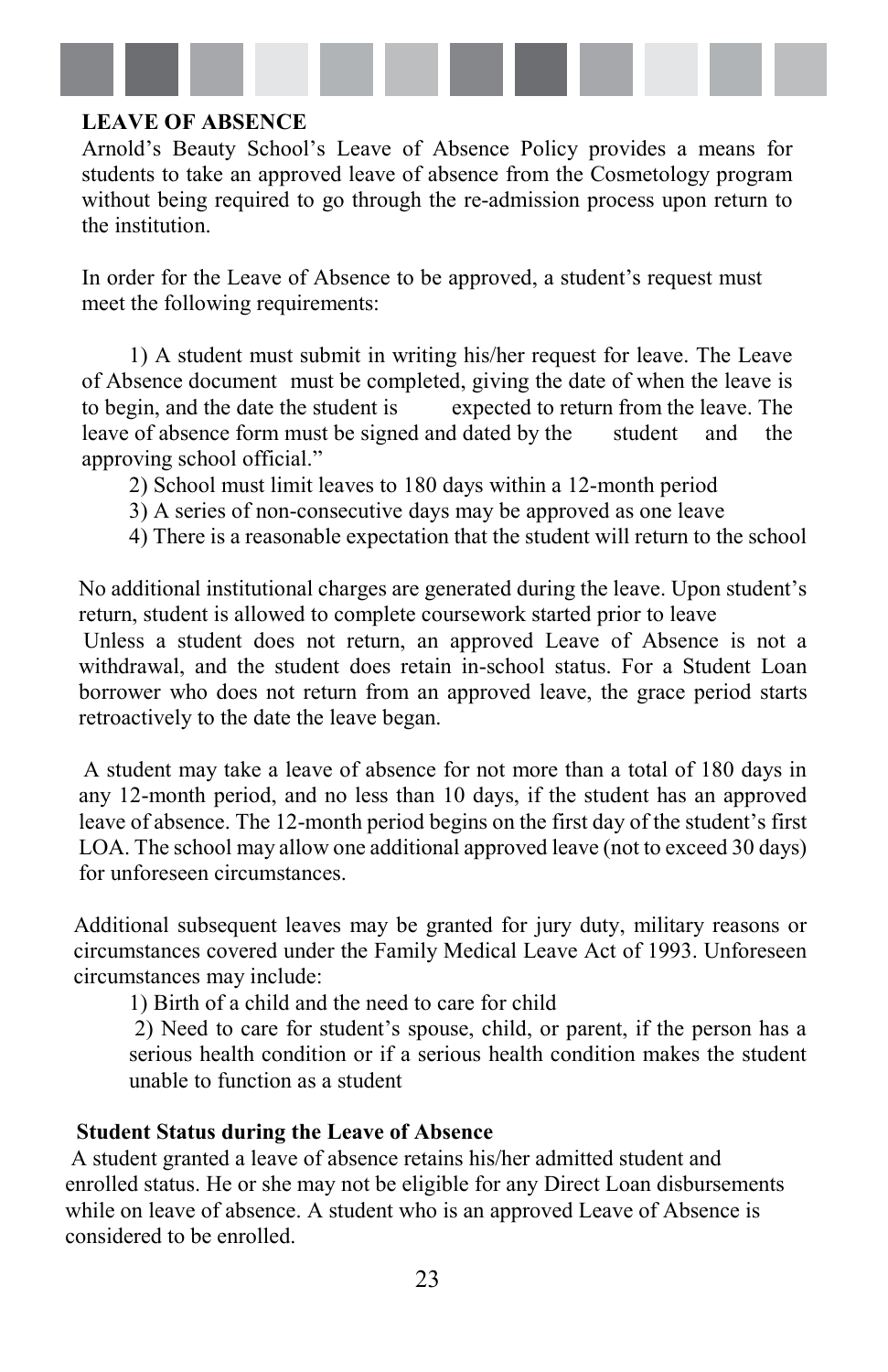

#### **Procedure for Obtaining a Leave of Absence**

1. Schedule an appointment with the Financial Aid Administrator to review the leave of absence application's impact and eligibility.

2. Review the policy and complete the Request for Leave of Absence Request Form. Forms are available in the Institution's office. The LOA form must be signed and dated by the student.

3. Submit request to the Financial Aid Officer. The Financial Aid Officer will consult with the Director and Assistant Director and will make a determination based on the student's request. of acknowledgement of the written appeal. If the request is approved, the form must be signed and dated by the Financial Aid Officer.

In the event the student fails to return from an approved leave of absence a Return of Title IV funds calculation shall be performed using the last date of recorded attendance as the date on the R2T4 calculation form and use disbursements received as of that date and proceed to make refunds according to the R2T4 calculation.

#### **INSTITUTIONAL REFUND POLICY:**

<span id="page-29-0"></span>Tuition refunds will be based on the period of enrollment computed on the basis of course time expressed in clock hours. The effective date of termination for refund purposes will be the last date of attendance. A full refund will be made to any student who cancels the enrollment agreement prior to enrollment.

Should the student terminate or withdraw after entering the course, the school will retain the non-refundable \$100 registration fee along with the amounts due for books and supplies that have been issued at the time of withdrawal.

Theschoolwilldeterminethepercentageoftuitionearnedbydividingthenumberof hours a student acquired bythe total course hours according to the schedule below:

| % of Time Completed to Total  |             |
|-------------------------------|-------------|
| Time of Course in Clock Hours | % of Refund |
| $.01\% - 10\%$                | 90%         |
| $10.01\% - 25\%$              | 50%         |
| $25.01\% - 50\%$              | 25%         |
| $50.01\%$ or over             | $0\%$       |

All refunds will be consummated within 30 days from the effective date of withdrawal. Student hours will not be released for certification while the student owes a balance on his/her tuition, books and supplies, and/or fees. The ability to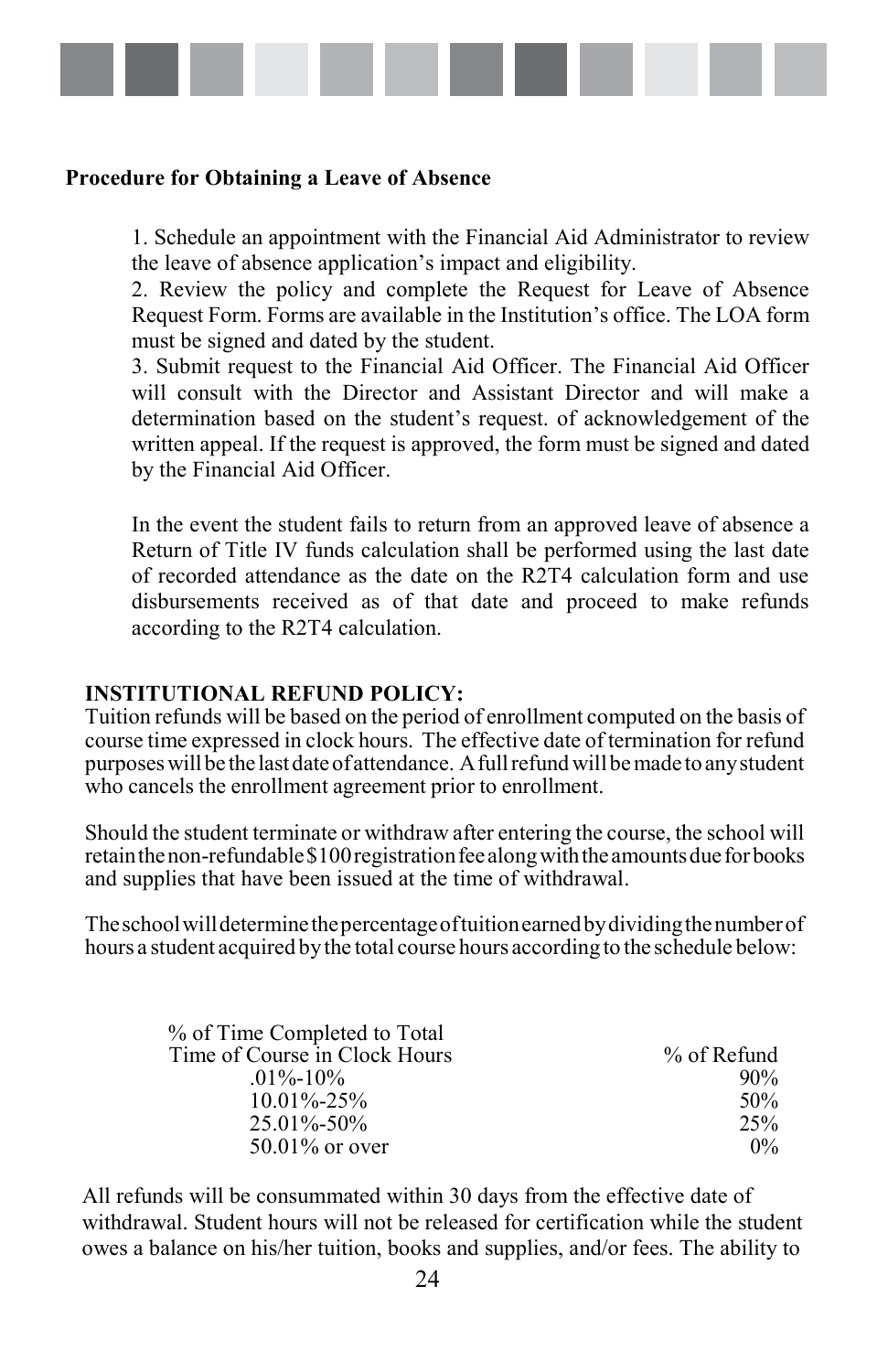

transfer credits from Arnold's Beauty School to another educational institution may be limited. Credits may not transfer, and/or you may have to repeat courses previously taken at Arnold's Beauty School if you enroll in another educational

institution. It is highly recommended to become familiar with the transfer of credit policy of Arnold's Beauty School and other educational institutions that one may want to transfer credits to in the future before enrollment.

Federal regulations require continuous attendance and satisfactory progress at school. If continuous attendance and/or satisfactory attendance are not maintained,the student may lose eligibility for Title IV Financial Aid.

A student who withdraws or is administratively terminated from the school may be eligible to receive a refund for all or a portion of the tuition, fees and other school charges that were paid to the school for the payment period, based upon calculations per the above chart. formula. However, if the student received Title (V Financial Aid, all or a portion of the refund will be returned to the Financial Aid programs, as described below:ds calculation must be performed prior to any institutional refund calculations.

#### **Federal Return of Title IV Funds Policy**

ThisinstitutioncomplieswiththeFederalregulationsforthereturnofTitleIVFunds. This formula dictates the amount of Federal Title IV aid that must be returned to the Federal government by the school and, in some cases by the student. Funds for anyTitle IV recipient who completelywithdraws before the 60% point in time from a term, payment period, or period of enrollment must be returned according to the formula. Federal Return of Title IV refunds calculation must be performed prior to any institutional refund calculations.

Title IV Funds include Federal Pell Grants, Federal Supplemental Educational Opportunity Grants (FSEOG), Federal Stafford Loans (Subsidized and Unsubsidized), and Federal PLUS Loans.

The Student Financial Aid Administrator will be responsible for the calculations of the Return of Title IVFunds.

#### **Payment Periods**

The Cosmetology program is a clock-hour based program with payment periods defined as:

| <b>Hours</b> | Weeks             |  |
|--------------|-------------------|--|
| $1.0 - 450$  | 1.15 weeks        |  |
| 2.451-900    | 2.15 weeks        |  |
| 3.901-1200   | <b>3.10 weeks</b> |  |
| 4.1201-1500  | <b>4.10 weeks</b> |  |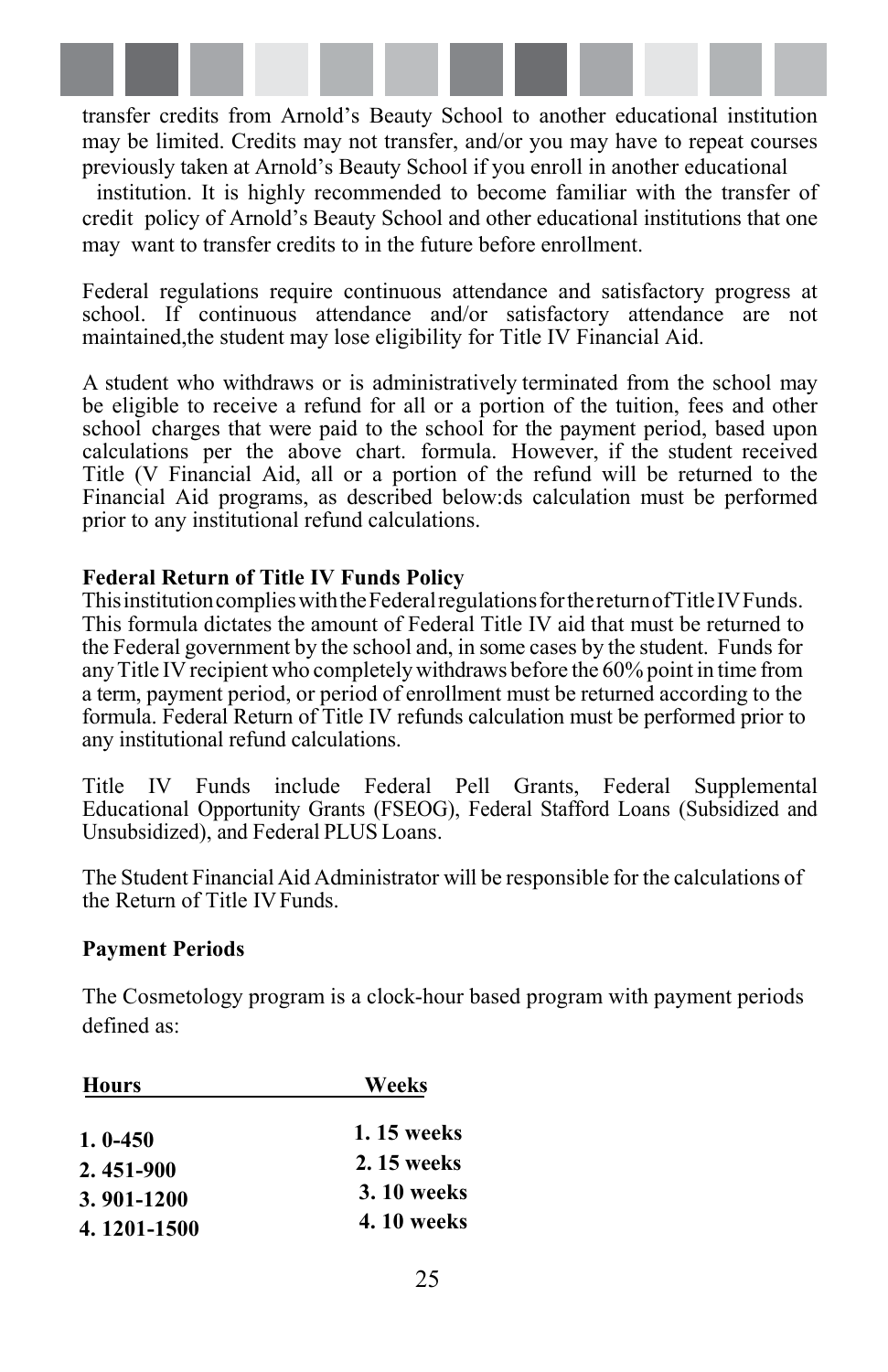

#### **Consequences of Withdrawing**

If funds were released to a student because of a credit balance on the student's account, then the student may be required to repay some of the federal grants if the Title IV Funds if the student withdraws. A student's grace period for repayment of Direct Loans may begin at the start of determination of withdrawal. In addition, if Title IV funds must be returned, the student may end up with a balance due to the school.

#### **Return of Title IV Calculation Procedure**

If a student has liability of R2T4 funds, the Financial Aid Office will notify the student within 30 days of official or unofficial withdrawal. The school will return Title IV Federal Funds to the allocated Federal Funds account to be drafted by the COD with assistance of Weber.

The institution will be responsible for the Return of Title IV funds. The following steps will be taken in calculation of the return.

- 1. The institution will enter the cost of education and determine the Last Date of Attendance (LDA).
- 2. A Return of Title IV Calculation Form will be utilized by the institution to find the amount of funds that will be returned. The Institution's servicer, Weber and Associates, assists our institution with a service portal known as VFAO that contains the Calculation Form.
- 3. The institution will input all Title IV disbursements listed as paid and disbursed by the institution. The calculation from VFAO will determine the refund amount and order of Return of Title IV Funds.
- 4. The completed calculation will be sent to Weber and Associatesto determine if the information is correct. Weber and Associates will then transmit the report to COD.
- 5. Once repayment amounts are verified, the Financial Aid Officer will transfer repayments from the Federal Funds account to G-5. The transfer will then be reported to Weber and Associates, who will report to COD.
- 6. Return of Title IV fund calculation must be processed within 30 days of date of determined withdrawal.

#### **An example of the Return to Title IV Calculation:**

*If Institutional charges are \$9990 that spans two payment periods of 450 clock hours each, and the student withdrawals before 60% of the second period is complete, Title IV funds must be returned for the 450 hour period that is prorated at \$4995. The calculation of return amount will be completed by determining the*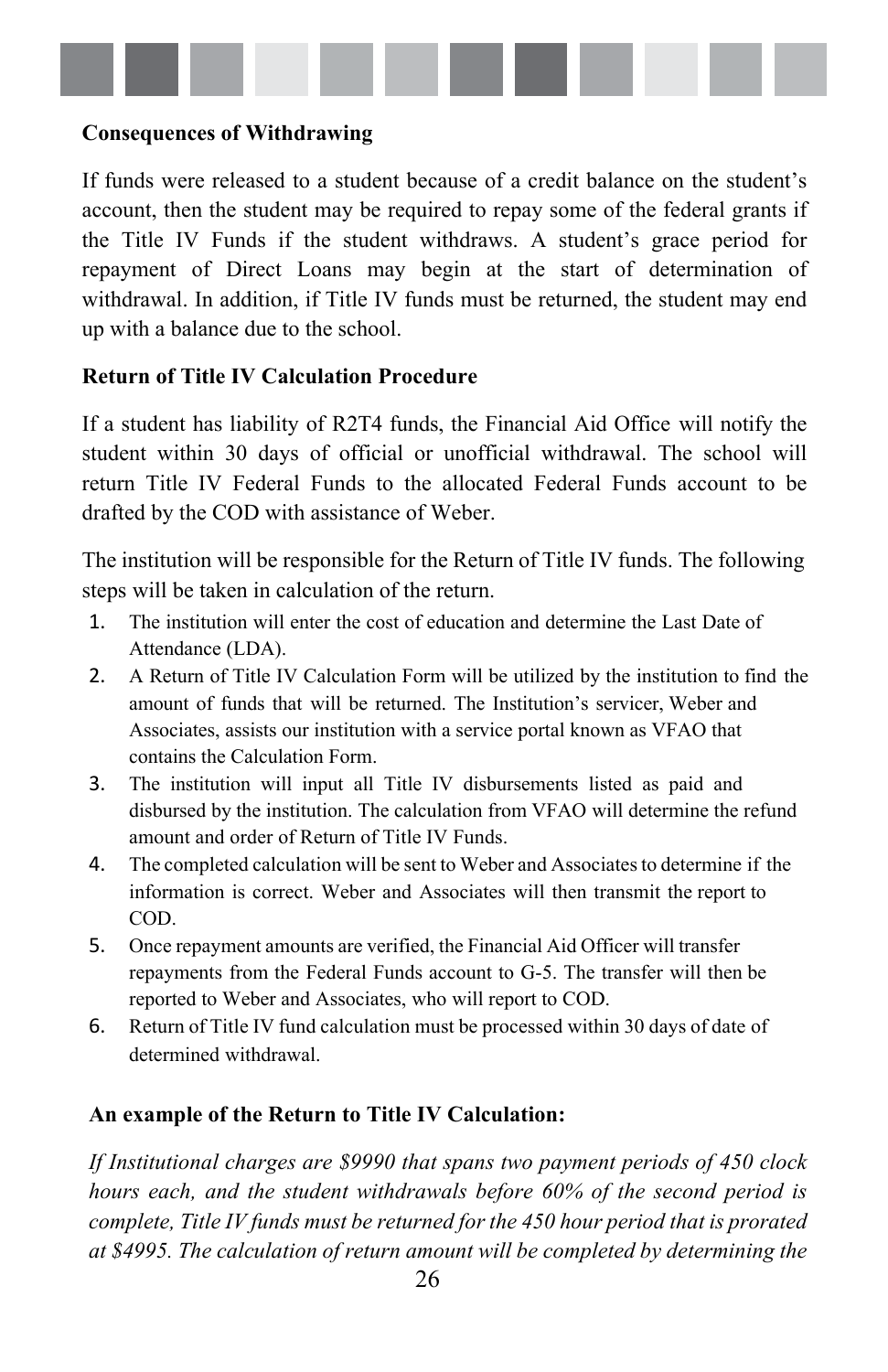

*amount disbursed, amount that could have been disbursed, and percentage of hours scheduled to complete versus total hours in period. Those amounts will be multiplied to determine the amount of Title IV Earned. That amount will then be subtracted from the total amount disbursed to the student, which will determine the amount due for Return of Title IV.* 

### **Order of Distribution of Funds/Return of Title IV Funds**

If it is determined that the R2T4 is required in accordance with Federal Accreditation/Institutional program, the returns must be applied to the appropriate program in the following order:

### TITLE IV FINANCIAL AID

- 1. Federal Unsubsidized Direct Loans
- 2. Federal Subsidized Direct Loans
- 3. Federal Direct PLUS Loans
- 4. Federal Pell Grants for which a return is required
- 5. FSEOG

OTHER: 1) State, private, or institutional funds 2) Student

### **Timeframe for Return of Title IV Funds**

All unearned funds must be returned to the Department within 45 days from the determination of student's withdrawal.

## **Official Withdrawal Procedures**

- 1) Notify Financial Aid Officer or Director of intention to withdrawal by making an appointment in the Financial Aid Office
- 2) Fill out Withdrawal Form
- 3) If Federal Direct Student Loans are owed, student must complete the Student Loan Exit Information Form

Refunds will be calculated at the beginning of each month after the Tennessee State Board of Cosmetology and Barber Examiners monthly hour report is completed. Refunds will be consummated within 30 days from the effective date of withdrawal.

Withdrawal date is determined as follows:

Student's last day of attendance at academically related activity.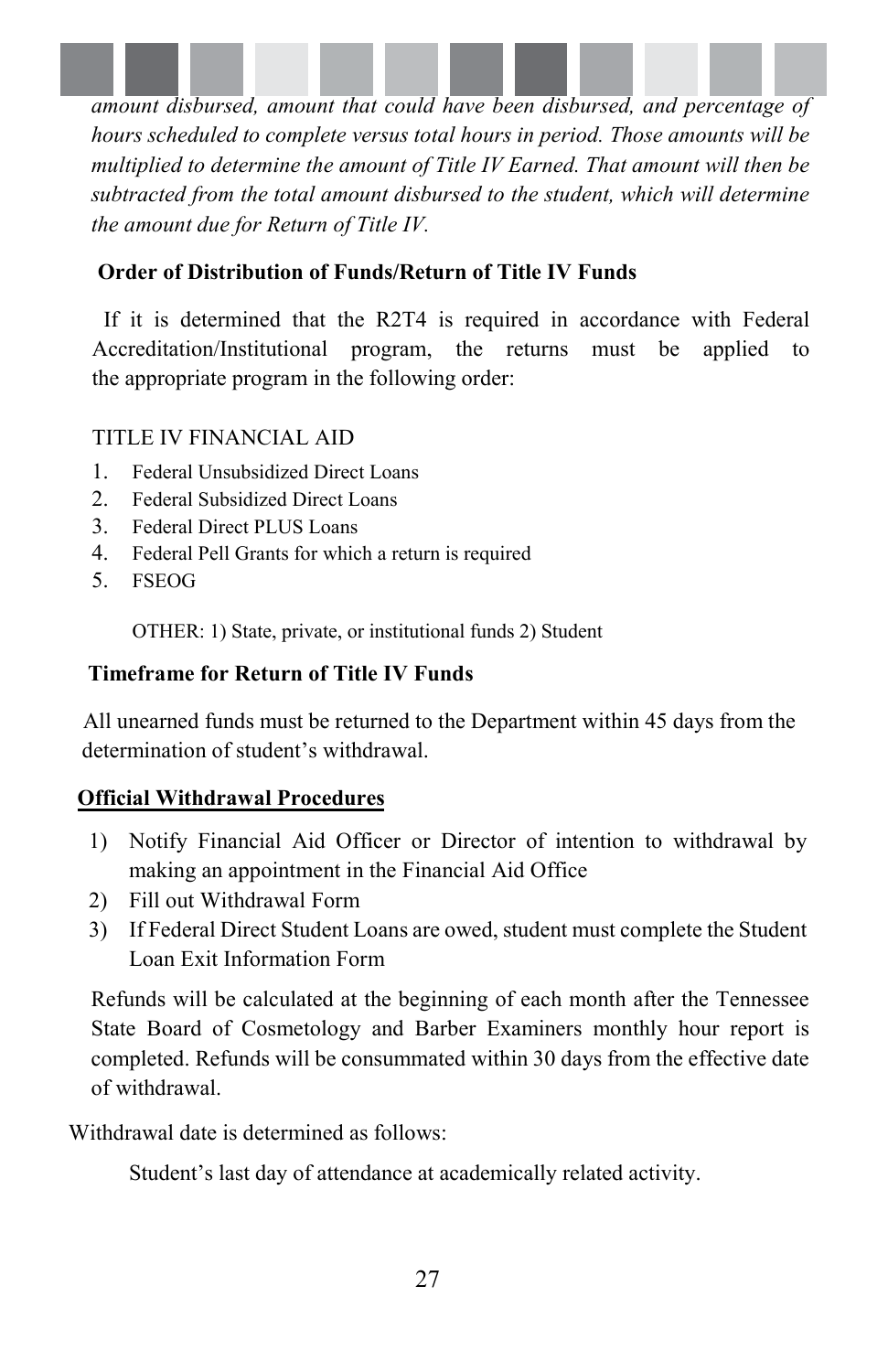

Unless a student does not return, an approved leave of absence is not a withdrawal, and the student does retain in-school status. For a borrow who does not return from an approved leave, the grace period starts retroactively to the date the leave began.

### **Procedure to Determine Unofficial Withdrawals**

An Unofficial Withdrawal consists of when a student leaves the school without official notifying the school of withdrawal. The withdrawal date will be determined based on attendance records that show when the student ceased attending school. The institution will determine the withdrawal date for an unofficial withdrawal within 30 calendar days from (shortest time frame):

- 1. End of payment period
- 2. End of academic year
- 3. End of student's educational program

#### **Determination of Last Day of Attendance (LDA)**

If a student is absent for 14 days, the school will contact the student to determine if they intend to stay enrolled or withdraw. If student withdraws, the timeframe for completing Return of Title IV calculation begins. The Last Day of Attendance will be determined by reviewing the attendance records to see the last day of attendance in classrooms and/or institution related activities. The date of withdrawal should be no later than 14 days after the last date of attendance in records

#### **Procedure for Post Withdrawal Disbursement for Title IV Grants**

1. The institution will notify the student, or Parent for a Direct Parent PLUS Loan, before making a post-withdrawal disbursement.

2. The institution must make a post withdrawal disbursement within 180 days of the determined date of withdrawal. If a student has died, a post-withdrawal disbursement will not be made to the account or estate of the student.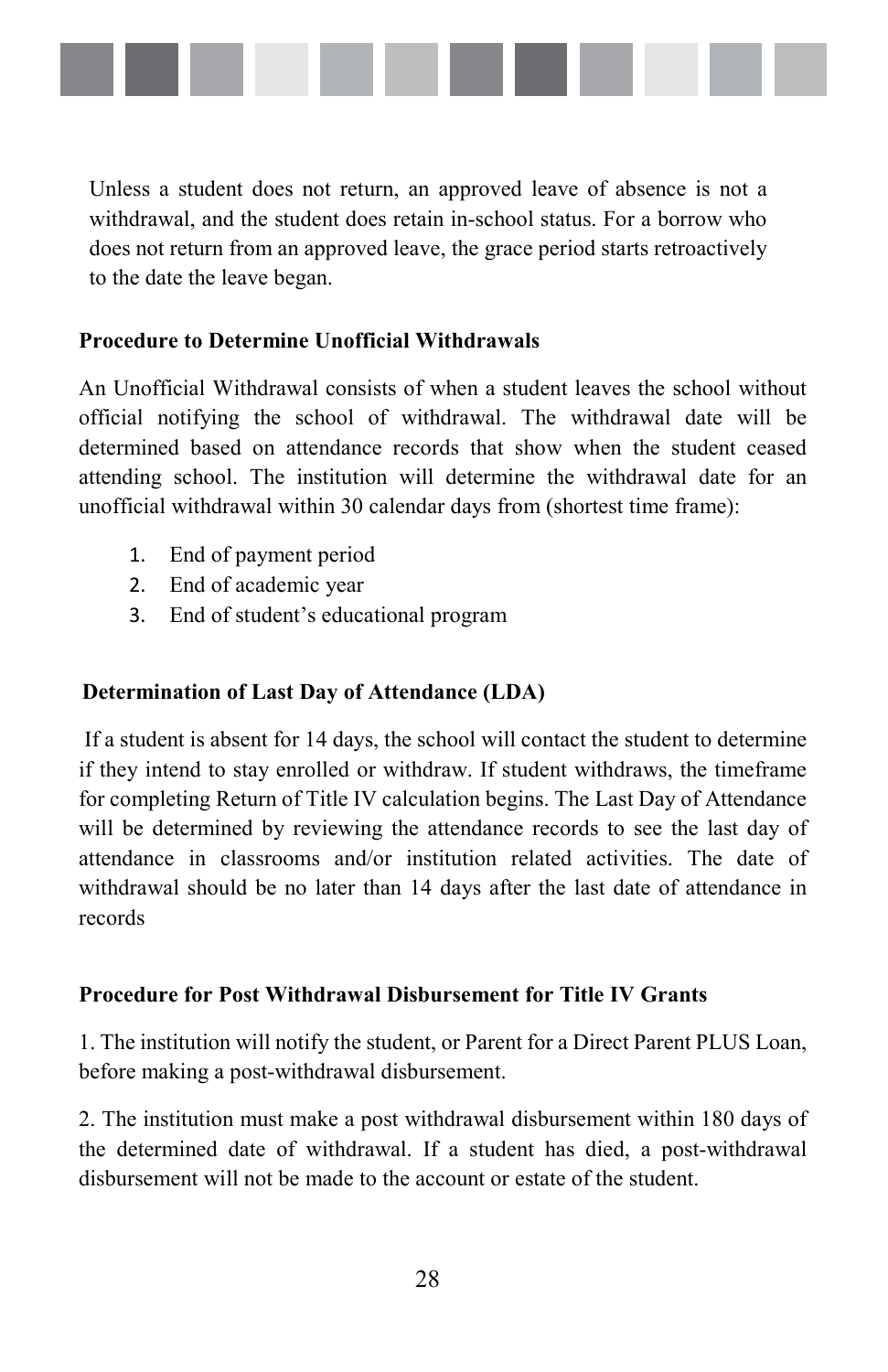

3. Grant funds must be made available for post-withdrawal disbursements prior to the disbursement of the available loan funds.

4. The institution will credit the student's account within 180 days from the date of post-withdrawal disbursement determination.

5. The institution will disburse non-credited post-withdrawal disbursement of grant funds within 45 days from the student's withdrawal date.

## **Procedure of Post Withdrawal Disbursement of Title IV Loan Funds**

- 1. The school will notify a student, or parent for a Direct Parent PLUS Loan, within 30 days of withdrawal date, prior to making postwithdrawal disbursements of loan funds. Included in the notification to help the parties make an informed decision will be:
	- a. Type and amount of loan funds that may be credited to the student's account
	- b. Ability to accept or decline all portions of the fund
	- c. If accepted, the obligation to repay loans whether disbursed to the student's account or directly to the borrower
	- d. Minimum loan debt advantages
	- e. Option to cancel loan or pay toward other Title IV loans
- 2. The documentation of the notification and determination must be maintained in the student's file
- 3. The school will make loan proceeds no later than 180 days from the school's determination of the student's withdrawal

## **Process of Overpayment of Federal Grant Funds**

Students with overpayments as a result of withdrawals may retain Title IV funds for 45 days from the date of notice of overpayment.

After overpayment has been determined by the school, the school has 30 days to notify the student that

1. Overpayment of Title IV funds are owed, and the student needs to contact the institution

2.If student does not act in 45 days from date of notification, eligibility for additional funds will end

3.To extend eligibility, a student may: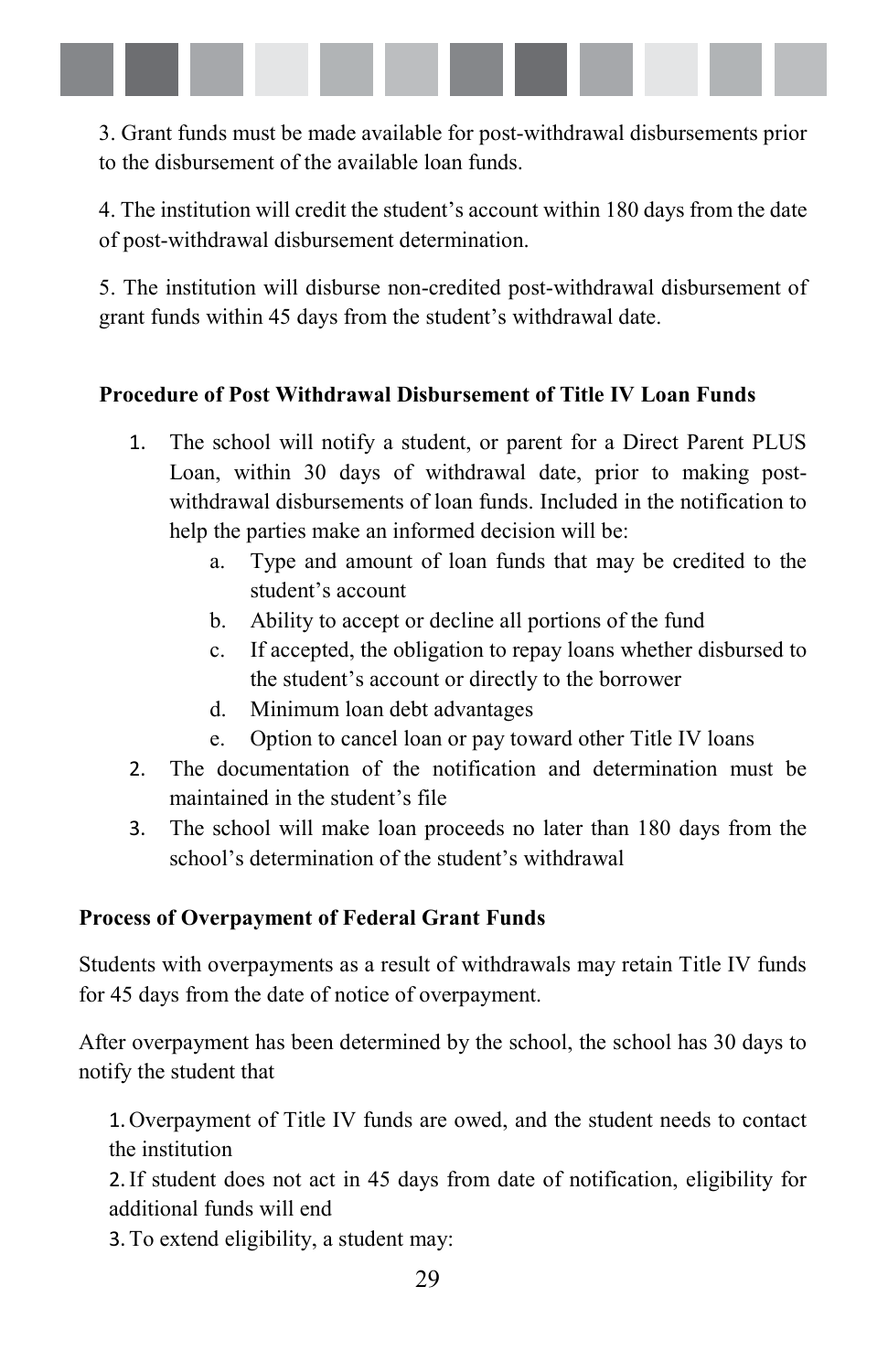

- a. repay overpayment in full to the institution
- b.sign a repayment agreement (2 years maximum)

4. If student fails to act within 45 days, the institution will report to NSLDS and utilize a Default Resolution Group

*Examples and worksheets used to determine the amount of refund or return of Title IV aid are available upon request.* 

### **SATISFACTORY ACADEMIC PROGRESS POLICY AND PROCEDURE**

All students at Arnold's Beauty School are required to meet Satisfactory Academic Progress through attendance and coursework. Evaluations are made throughout enrollment to ensure progress is being made, or whether the student requires advisement. An academic year at Arnold's Beauty School is defined as 900 clock hours. **Qualitative requirements are defined as a student's GPA and quantitative requirements are defined as the number of hours completed verses scheduled.** 

#### **Payment Periods**

Payment periods are divided into 4 increments based on hours (0-450, 451-900, 901-1200, and 1201-1500).

Weeks of instructional time of each payment period consists of:

| $0-450$ hours:      | 15 weeks |
|---------------------|----------|
| 451-900 hours:      | 15 weeks |
| $901 - 1200$ hours: | 10 weeks |
| 1201-1500 hours:    | 10 weeks |

In order to be making satisfactory academic progress toward a diploma, students must maintain specified grade averages and proceed through the program at a pace leading to completion in a specified time frame (one and one-half times the length of the program). Satisfactory progress will be measured as follows:

1) at midpoint of first academic year (after completion of 450 hours)

2) at the end of the first academic year (after completion of 900 clock hours)

3) at midpoint of second academic year (after completion of 1200 clock hours).

The SAP policy provides for consistent application of standards to all students within the Cosmetology program.

#### **Required Grade Averages (Qualitative Requirement):**

At the end of each increment, the grade point average will be evaluated, determined, and documented in each student's file. Student's achieving the averages specified in the chart below will be considered to be making satisfactory academic progress: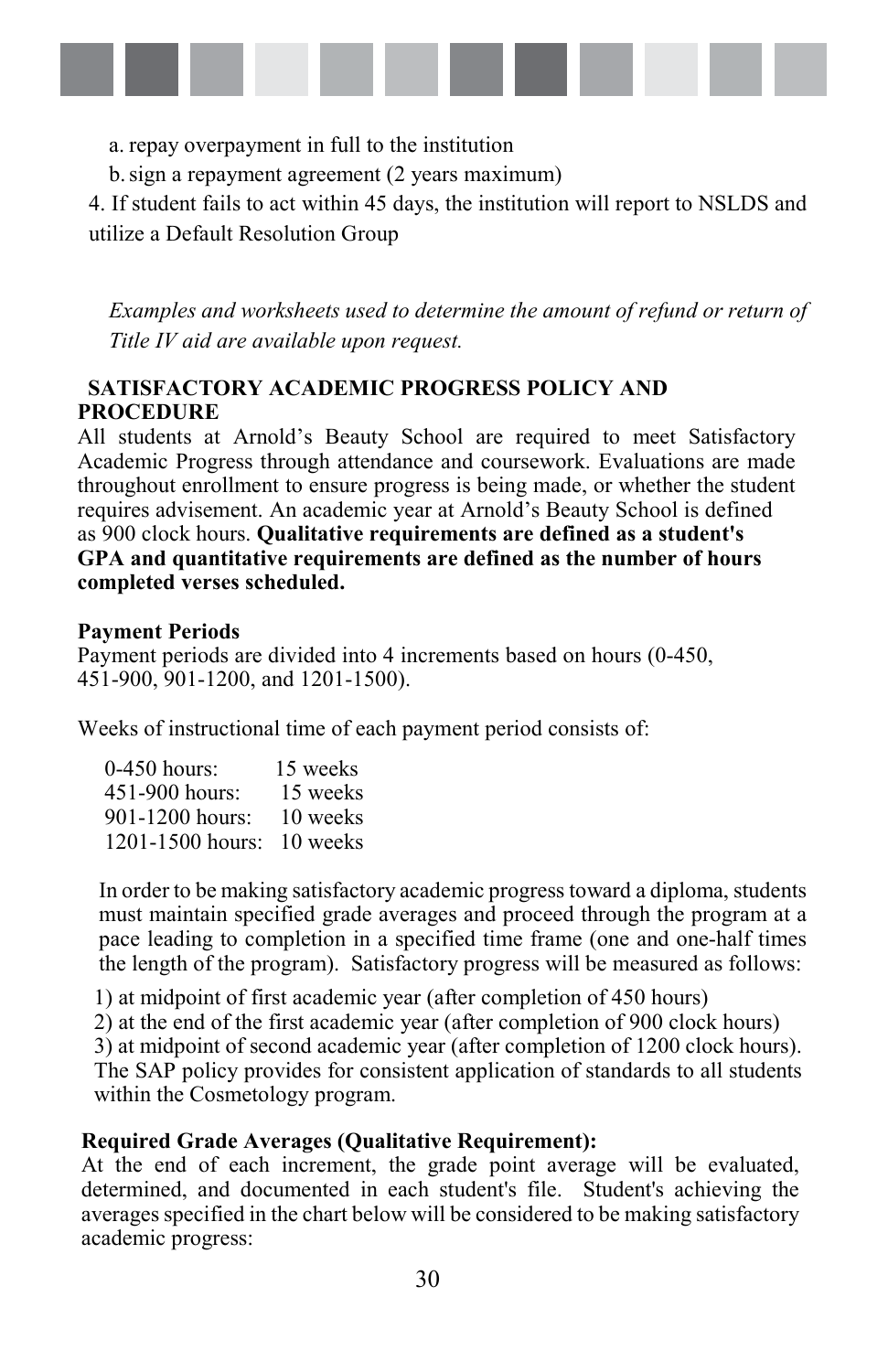

#### **Cosmetology** 1500 clock hours 50 weeks @ 30 per Maximum time frame - 75 weeks

| # of weeks of $\vert$ 15 |     |     | 40  |     |
|--------------------------|-----|-----|-----|-----|
| Enrollment               |     |     |     |     |
| Minimum                  | 70% | 70% | 70% | 70% |
| Grade average            |     |     |     |     |

#### **Required Completion Rate:**

In addition to the grade averages listed above, students must also be progressing toward successful completion of the program within the maximum time frame at the following rate:

| $\frac{4}{5}$ of weeks of 15<br>Enrollment |     | -46 |      |
|--------------------------------------------|-----|-----|------|
| Minimum<br><b>Clock Hours</b>              | 630 | 840 | 1050 |

#### **Treatment of Incompletes, Withdrawals, Repeats, and Remedial:**

The following grades received from the course taken will not be considered as successful completion:  $F - \text{failing grades, W - withdrawal, I - incomplete, and}$ X'S unofficial withdrawal.

#### **The following conditions must be met for incomplete work, withdrawal from the program, repeating a subject and remedial work:**

1) Students with incompletes will be given 2 weeks in the following evaluation period to make up work not completed during the prior evaluation period, in addition to the regular work for the current evaluation period.

2) A student wishing to change programs must get permission from the school Director. The Director will determine the amount of credit, if any, that will be given for the previous work completed.

3) AA student who receives a failing grade for a subject will not receive credit for that subject, and must repeat the subject in full. The original and repeated course will be included in both SAP measurements (attempted, but not earned). Transfer hours, withdrawals, and incompletes will also factor into SAP and will be treated as attempted/ earned. A student may repeat a subject only with approval from the school Director.

4) All remedial work must meet the same standards set for other course work and must be satisfactorily completed before graduation.

5) A "W" will be given to a student who withdraws before the end of a particular unit. An "I" will be given to a student who misses three or more days in a week. Progress reports will be provided at the end of each evaluation period.

#### **Financial Aid Warning:**

If a student is not making SAP according to the school's policy of required Grade Average and Completion Rates at the end of each payment period, the school's policy is to place the student on Financial Aid Warning and may disburse Title IV HEA program funds to the student for one payment period. The Financial Aid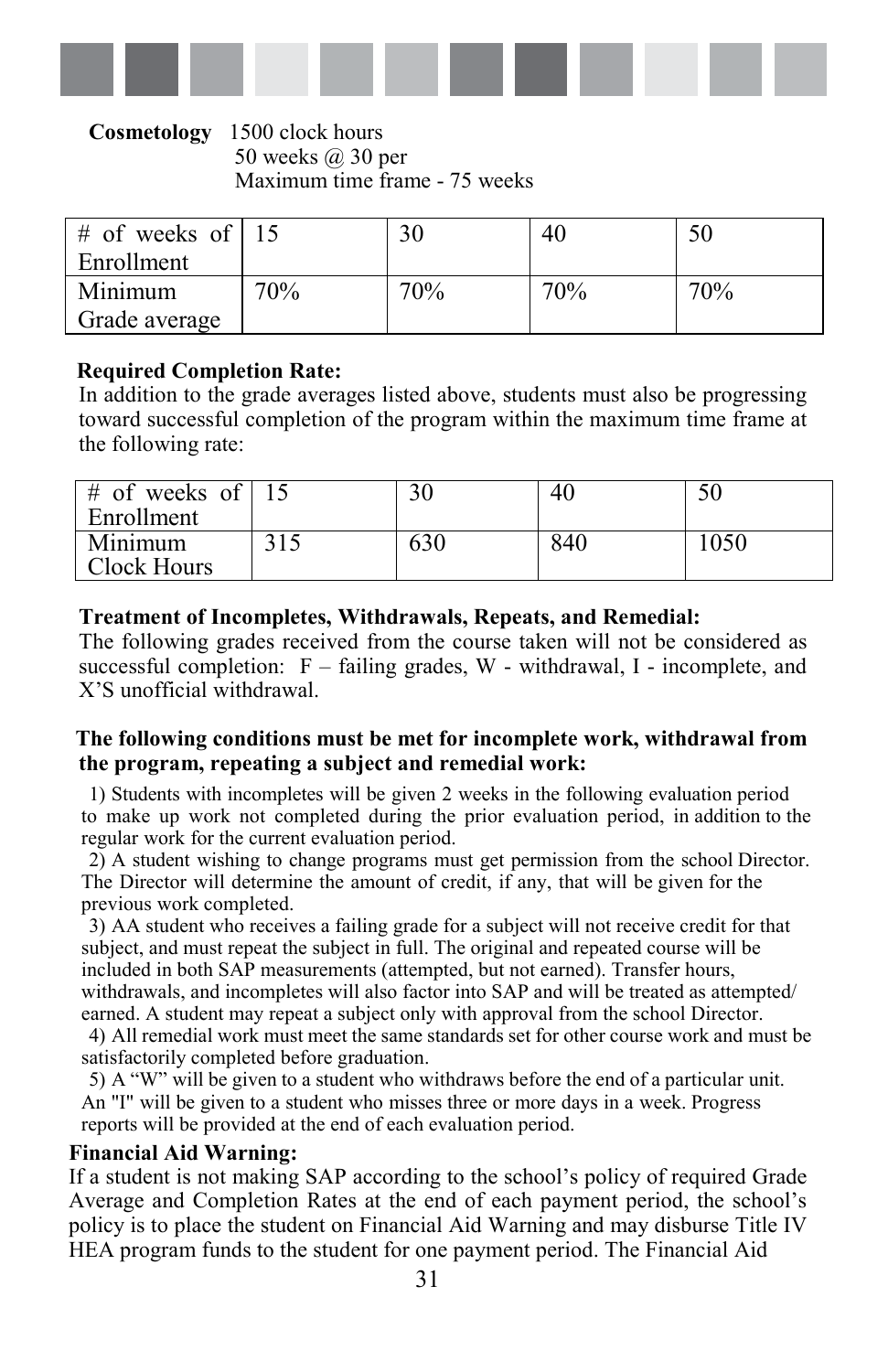

Warning will be the first step in the process of Financial Aid Probation if the student does not take necessary steps to improve performance. The student may be eligible for Title IV, HEA programs after being issued a Financial Aid Warning.

#### **Financial Aid Probation:**

After a Financial Aid Warning, and a subsequent opportunity to correct academic and attendance performance, a student will be placed on Financial Aid Probation. If a student is not making SAP according to the school's policy, the school may place the student on Financial Aid Probation and may disburse Title IV, HEA program funds to the student for the subsequent payment period if:

a) the school evaluates that the student is not making satisfactory academic progress

b) the student appeals the determination

c) the school determines that the student should be able to make satisfactory academic progress during the subsequent payment period and meet the school's satisfactory academic progress standards at the end of that payment period, or the school develops an academic plan for the student that, if followed, will ensure that the student is able to meet the school's satisfactory academic progress standards by a specific point in time.

A student on Financial Aid Probation for a payment period may not receive Title IV, HEA funds for the subsequent evaluation period unless the student makes SAP or the institution determines that the student met the requirements specified by the institution in an Academic Plan for the student.

#### **Notification:**

A student will be provided notification prior to being placed on Financial Aid Probation by the Director of Financial Aid and given an opportunity to discuss and Academic Plan for Program performance improvement.

#### **Academic Plan**:

Instructors will meet with the student to determine the deficiencies in coursework including attendance, theory test scores, and practical work. Consistent deficiencies in testing may lead to evaluation to see if oral testing is needed. Goals for improvement on practical work, minimum attendance and theory testing may be set following evaluation based on the individual's needs.

#### **Appeals Procedures:**

If a student is determined to be ineligible for Financial Aid because SAP requirements were not met, the student may appeal this decision to the Director of Financial Aid by indicating in writing the reasons why the minimum academic/attendance requirements were not met, and why aid should not be terminated. The basis of successful appeals can include, but not be limited to: the death of a relative, an injury or illness of the student, or other circumstances. The appeal must also include what changed in the student's situation that will allow the student to demonstrate SAP at the next evaluation.

The Director of Financial Aid will review the appeal and determine whether the suspension from aid is justified. The student will be advised, in writing, of the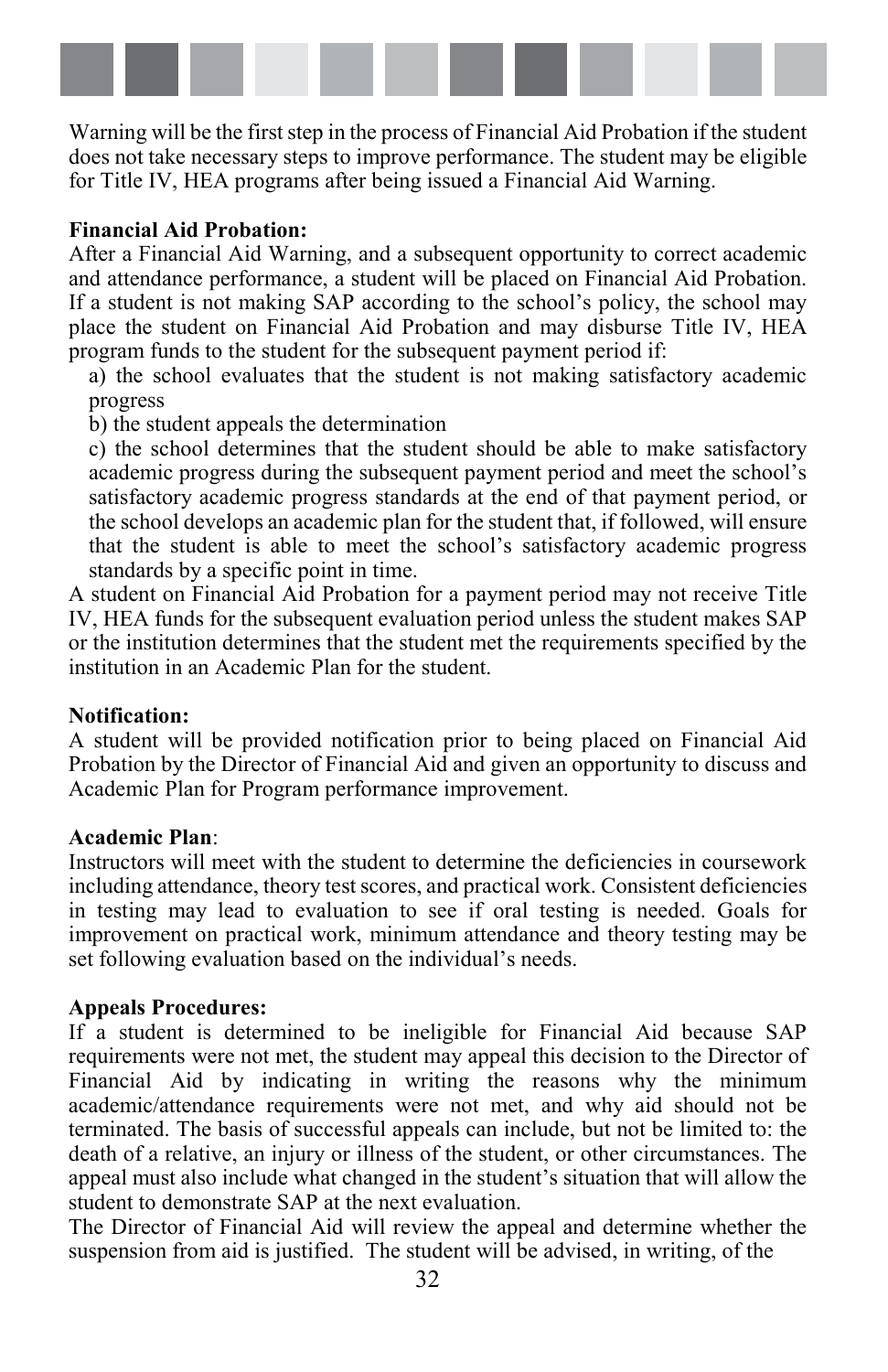

decision.

To reestablish satisfactory progress once a student has been terminated from aid, the SAP requirements must be improved to meet the designated standards.

#### **Reinstatement:**

Students whose disqualification has been successfully appealed will be reinstated into financial aid eligibility status

#### **STUDENT APPEAL PROCESS FOR TERMINATION**

When a student has been terminated from school, they will have the opportunity to appeal the decision of the administration. A student may contact the school within a 30-day period following the termination and set up an interview with the administration. At that time, they must provide documentation as to the reason they were not attending classes and/or had not notified the school of their circumstances. The school's Advisory Committee may be contacted to aid in the final decision. Upon approval, the student will be re-enrolled on a probationary status. At the end of this period, the school will evaluate the student's attendance and progress.

In relation to termination from school due to failing grades, the student will also be re-enrolled on a probationary status. During this probation period, the student will receive special tutoring from the instructors and given the opportunity to bring up failing grades. At the end of this period, the student's grades will be evaluated by the school as to the student's probability of passing the course.

Probation periods will vary as to the individual's need, usually not exceeding 30 days.

## **TRANSCRIPT REQUEST PROCEDURES**

Students and graduates of Arnold's Beauty School will be provided with copies of transcripts upon request. Transcripts will also be furnished to other postsecondary institutions or state boards at their request on behalf of the student.

There is no fee. Transcripts may be withheld if the student owes a balance to the school per the Refund Policy.

## **Official Withdrawal Procedures**

- 4) Notify Financial Aid Officer or Director of intention to withdrawal by making an appointment in the Financial Aid Office
- 5) Fill out Withdrawal Form
- 6) If Federal Direct Student Loans are owed, student must complete the Student Loan Exit Information Form

Refunds will be calculated at the beginning of each month after the Tennessee State Board of Cosmetology and Barber Examiners monthly hour report is completed. Refunds will be consummated within 30 days from the effective date of withdrawal. Withdrawal date is determined as follows:

5. Last date of attendance from school's attendance records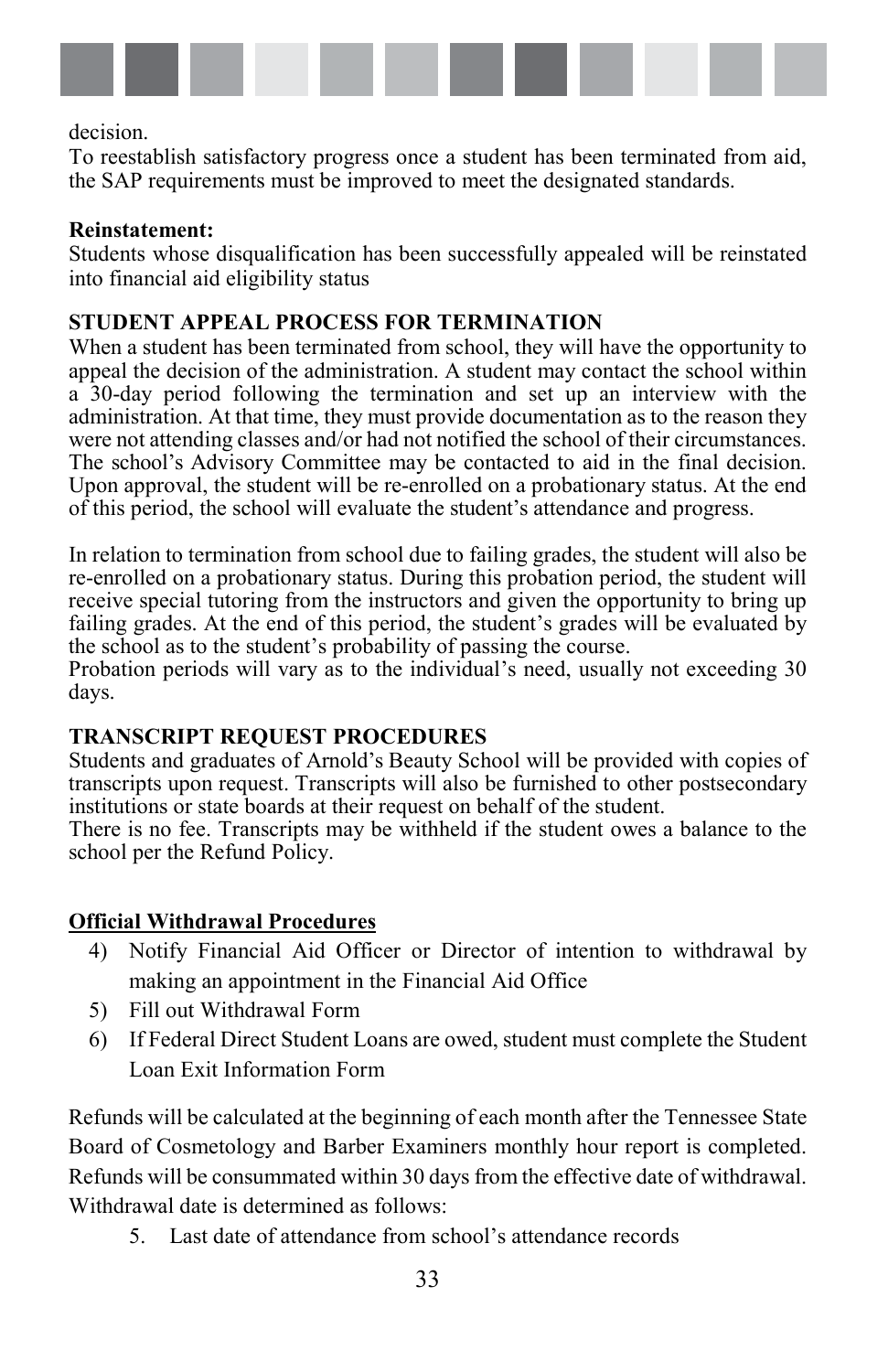

- 6. Date student began the withdrawal process, or
- 7. Date student provided official notification of intent to withdraw, or
- 8. For a student that does not return at the expiration of an approved leave of absence the date will be the last date of attendance.

Unless a student does not return, an approved leave of absence is not a withdrawal, and the student does retain in-school status. For a borrow who does not return from an approved leave, the grace period starts retroactively to the date the leave began.

## **GAINFUL EMPLOYMENT DISCLOSURE - As of 11/06/2018 Students graduating on time**

*57% of Title IV students complete the program within 14 months*  Program Costs\* *\$16,750 for tuition and fees \$1,225 for books and supplies* Other Costs *Visit website for more program cost information \*The amounts shown above include costs for the entire program, assuming normal time to completion. Note that this information is subject to change.* **Students Borrowing Money** The typical graduate leaves with *\$4,519 in debt* The typical monthly loan payment *\$46 per month in student loans with an interest rate of 4.45%.* Graduates who got jobs *100% of program graduates got jobs according to the Tennessee Higher Education Commission job placement rate 92% of program graduates got jobs according to the Council on Occupational Education job placement rate Program graduates are employed in the following fields:* Hairdressers, Hairstylists, and Cosmetologists Makeup Artists, Theatrical and Performance Manicurists and Pedicurists Skincare Specialists **Licensure Requirements** Program meets licensure requirements in: *Tennessee*

*The full disclosure is available at: http://arnoldsbeautyschool.com/gainful-employment/2308375*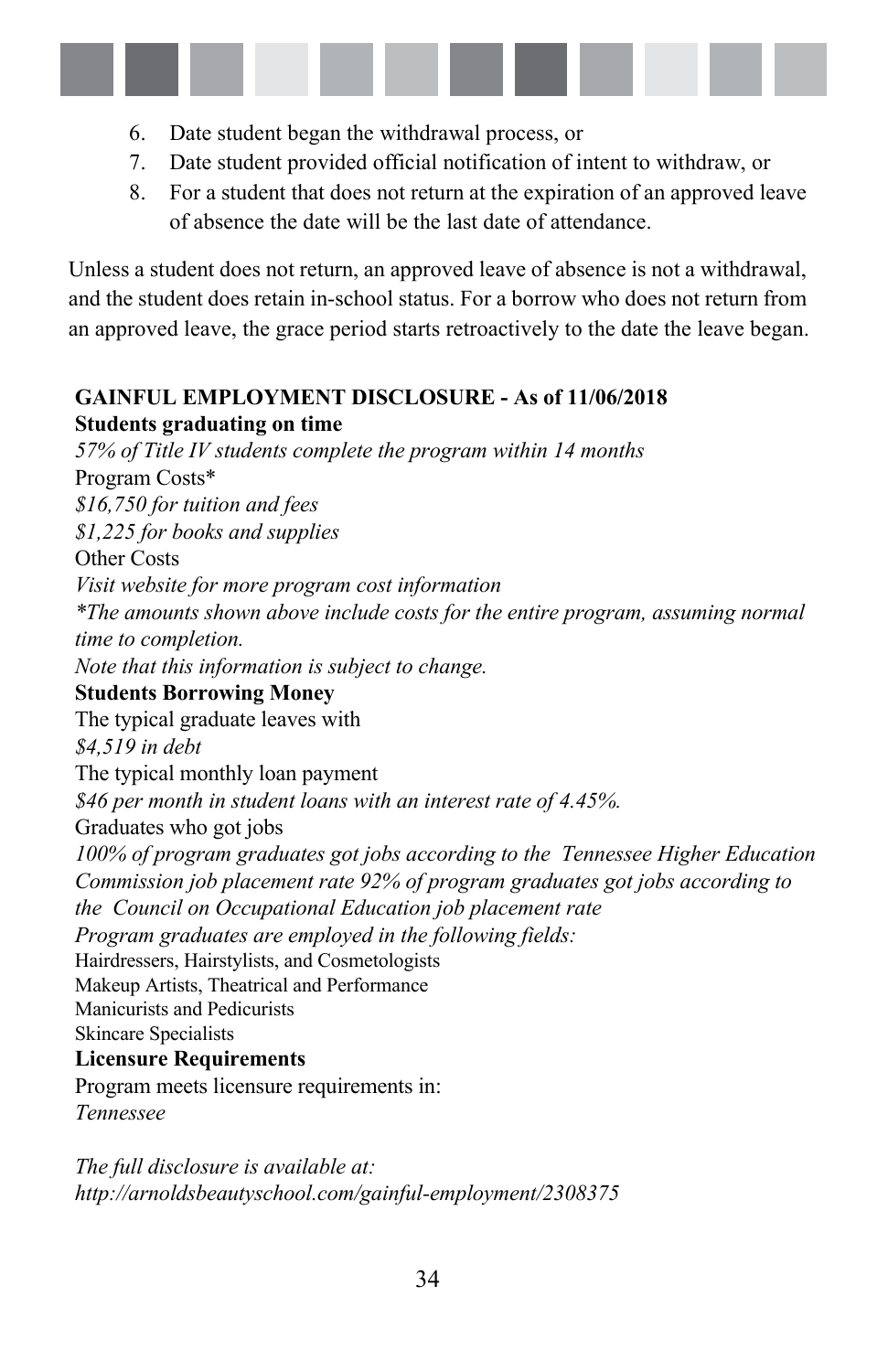

#### **SCHOOL RULES**

If rules are not followed, you will be docked 30 min from time or sent home. Repeated violations may result in suspension and/or termination.

1. Students must be clocked in, signed in and in class by 8:15am Tuesday through Friday. No late clock-ins.

2. Do not apply makeup after 8:15pm. This violation will result in being clocked out and sent home.

3. A break room with refrigerator and microwave is provided for students who choose to bring their lunch. Students are not allowed in the Instructor's break room for any reason.

4. Students will be allowed 30 minutes for lunch Tuesday through Friday. This time is not to be added toward total course hours.

5. Cell phone use and food are only allowed in the break rooms and outside.

6. Students are responsible for recording services performed on the clinic floor and keeping card files up to date on all chemical services.

7. Smoking and vaping are not allowed inside of the building. Designated smoking areas are outside.

8. Breaks are only taken at designated times and must be taken on campus. do no take any other breaks without permission of your immediate instructor.

9. Students must work on their assigned tasks or task sheets whenever they do not have a client or class. This is mandatory and your responsibility.

10. Any student refusing to do any assignment will be clocked out for the remainder of the day.

11. In order to receive a station, the student must have at least 500 hours. Stations will be assigned according to availability.

12. Students will be held responsible for his/her own equipment and personal property. Students are encouraged to lock their kits and lock valuables in their lockers.

13. When a client checks out, tell the instructor all services performed including eyebrow waxes, nail art/French manicure, etc.

14. All business connected with a student's training will be conducted in the school office.

15. The director and staff members urge the students to make constructive suggestions at any time

16. Students are to park in the public parking lots located in close proximity to the school.

17. Student hours will not be released for certification while the student owes a balance on his/her tuition.

18. Students are not allowed to clock anyone in or out. Both parties will be subject to suspension.

19. Personal Services – manicures, pedicures, facials, hair service, etc. performed on you

a. Must be approved by the Clinic Floor Director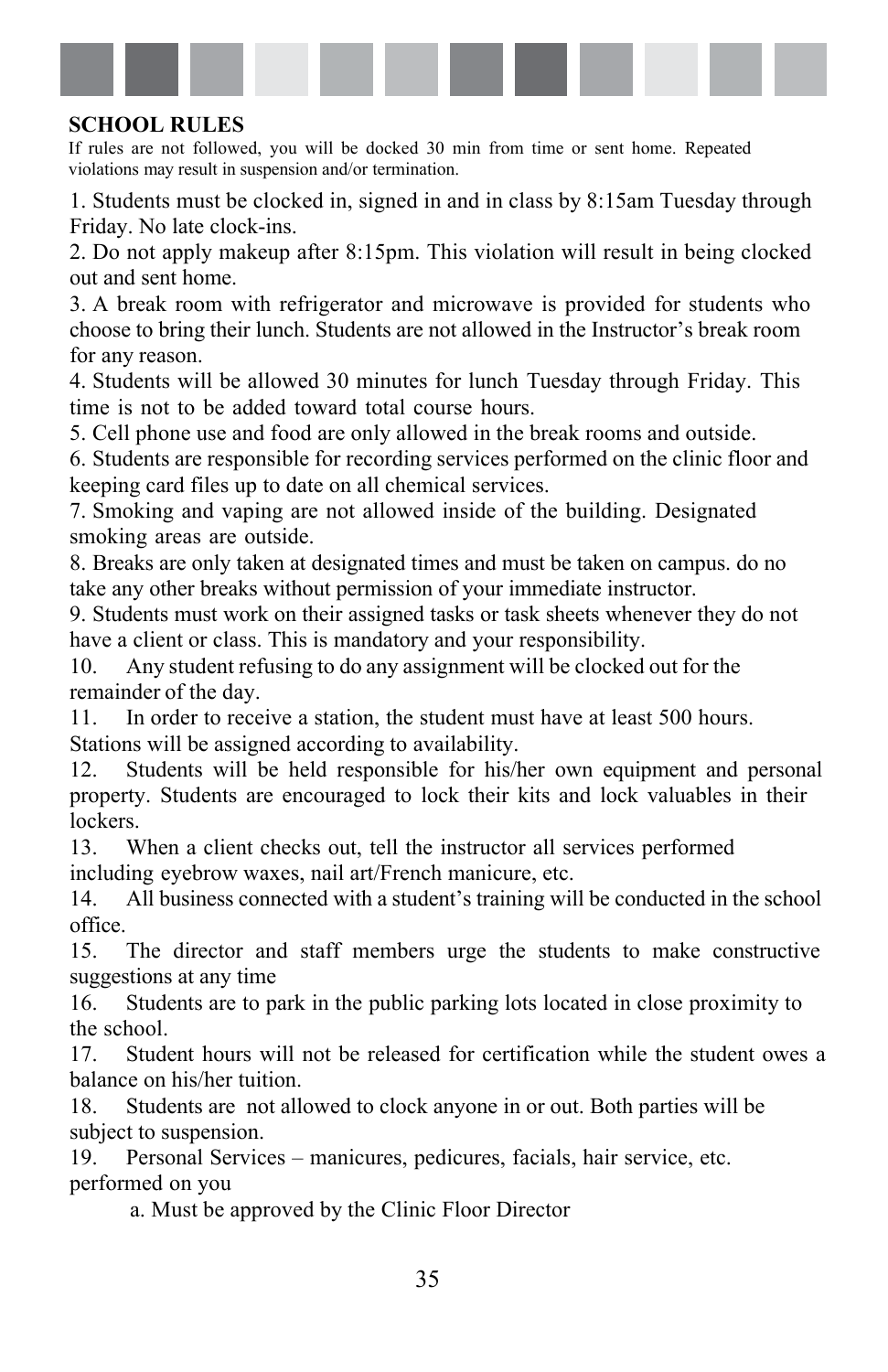

b. Can only have 1 chemical service per month

c. Can only have 1 other service per week

d. Must pay before beginning service

e. Must have good attendance and conduct – no services until back at school for 30 days after leave or suspension

f. All weekly tasks must be completed/approved by instructor before you receive personal services.

#### 19. Clean Ups and Sanitation

a. Students are responsible for keeping their station clean throughout the day b. Clean up after each task before you start a new task. Ex: manicures, pedicures, facials, etc.

c. Students must complete 30 minutes of clean ups per day that are assigned at the front desk. Clean ups are checked by instructors, so if you do not do your clean up or only partially do it, you will be docked 30 min for the day. If you leave anytime during the day after you have been assigned a cleanup, you may be docked one hour.

### 20. Conduct

a. Profanity and drama and/or discord are not allowed on school grounds.

b. Always stay professional and represent yourself in a respectable manner. c. Be respectful to all students, instructors and clients. Rudeness will not be

tolerated.

d. Be mindful that your behavior outside of school can affect your professional opportunities.

e. Students may be expelled for misconduct or violation of the following while on the school premises: vulgar, distasteful or obscene language; disrespect of authority concerning any staff member; possession of, or use of any drugs of any type; possession of weapons of any type; use of alcoholic beverages; stealing of any kind: and/or any other conduct deemed inappropriate by the school administration.

f. Any student leaving the school without permission will be cause for suspension.

Any act of violence, threats of violence (verbal or physical), or sexual harassment may result in suspension or termination if results from an administrative investigation show credibility to the accusations.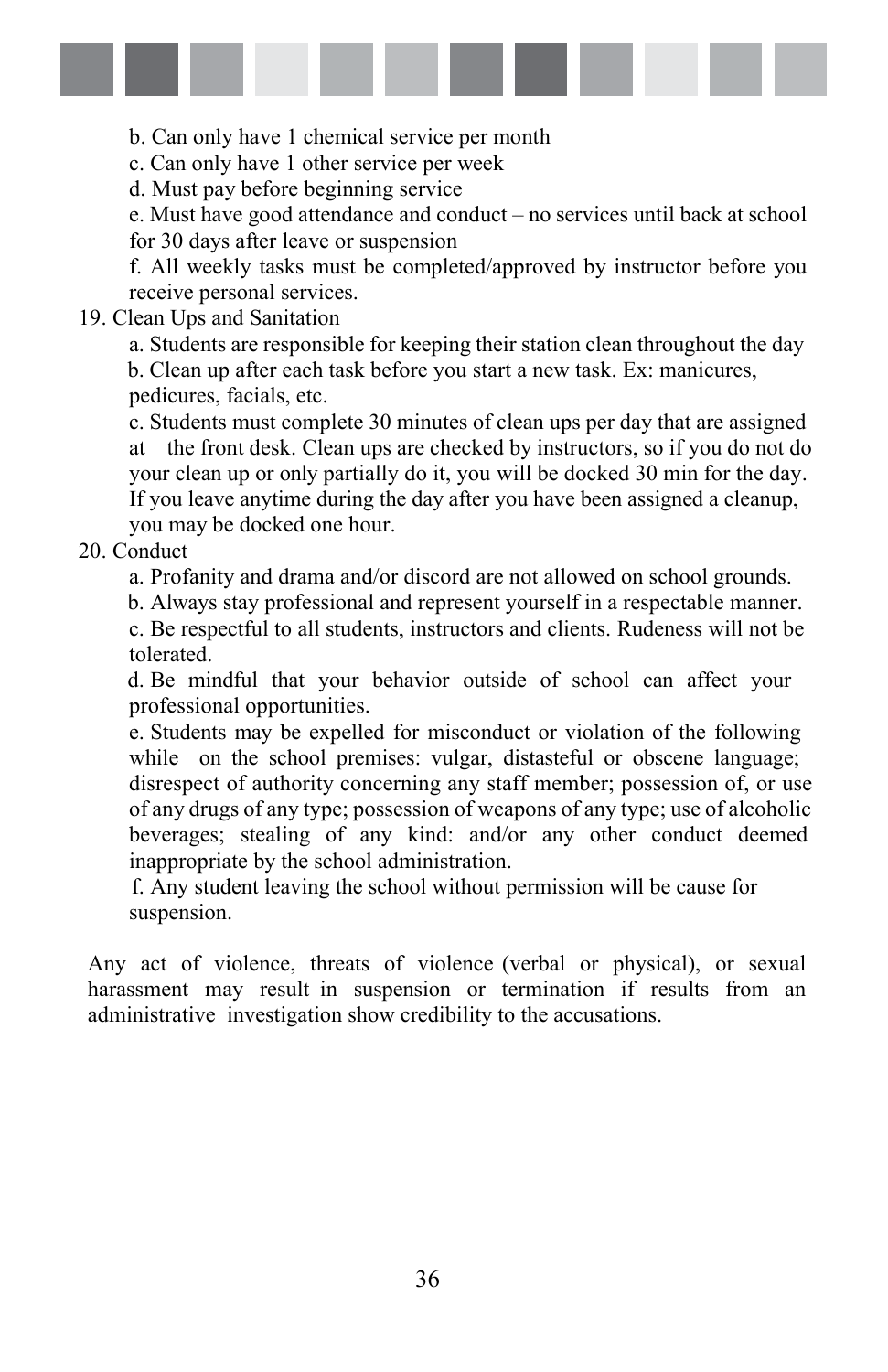

#### • **Dress Code:**

#### **Tuesdays-Thursdays:**

- AnycolorArnold'st-shirt orsolid black shirt
- Any solid black clothing item, that falls at or below the knee (dresses, capris, pants, gauchos, jeans,skirts)
	- -If above the knee you must have solid black leggings underneath

#### **Fridays:**

- Casual Day- Youmay wear dress code appropriate colored clothing and jeans instead of all black.
	- You may wear multiple accessoriesif you would like.

### **Other Regulations:**

- No cleavage may be showing
- No writing or emblems, only Arnold's
- Any undershirts must be solid black
- Shirts must fall below waist line with arms raised
- No stomach or back showing will be allowed Shoes
- Must be comfortable and well-fitted
- No open-toed shoes
- Shoes need to be maintained and in good condition Jackets, Sweaters, and Hoodies
- Mustbeblackandnotoversizedifwornwhileworkingonclients
- BlackArnold'sinwhitewritingwill be accepted
- Black stylist's jackets and nametags must always be worn

#### **Accessories**

- 1 colored accessory may be worn with outfit (no colored clothing item) Itemdoes not have to be solid color. Includes Belt, necklace, earrings, rings, scarf, bracelet, etc.
- Diamonds, pearls, silver, gold, or white gold, jewelry will not be counted toward the one accessory iftastefully worn
- All head accessories only allowed on Mondays (hats, headbands, bandanas, etc)

\*Dress code subject to change